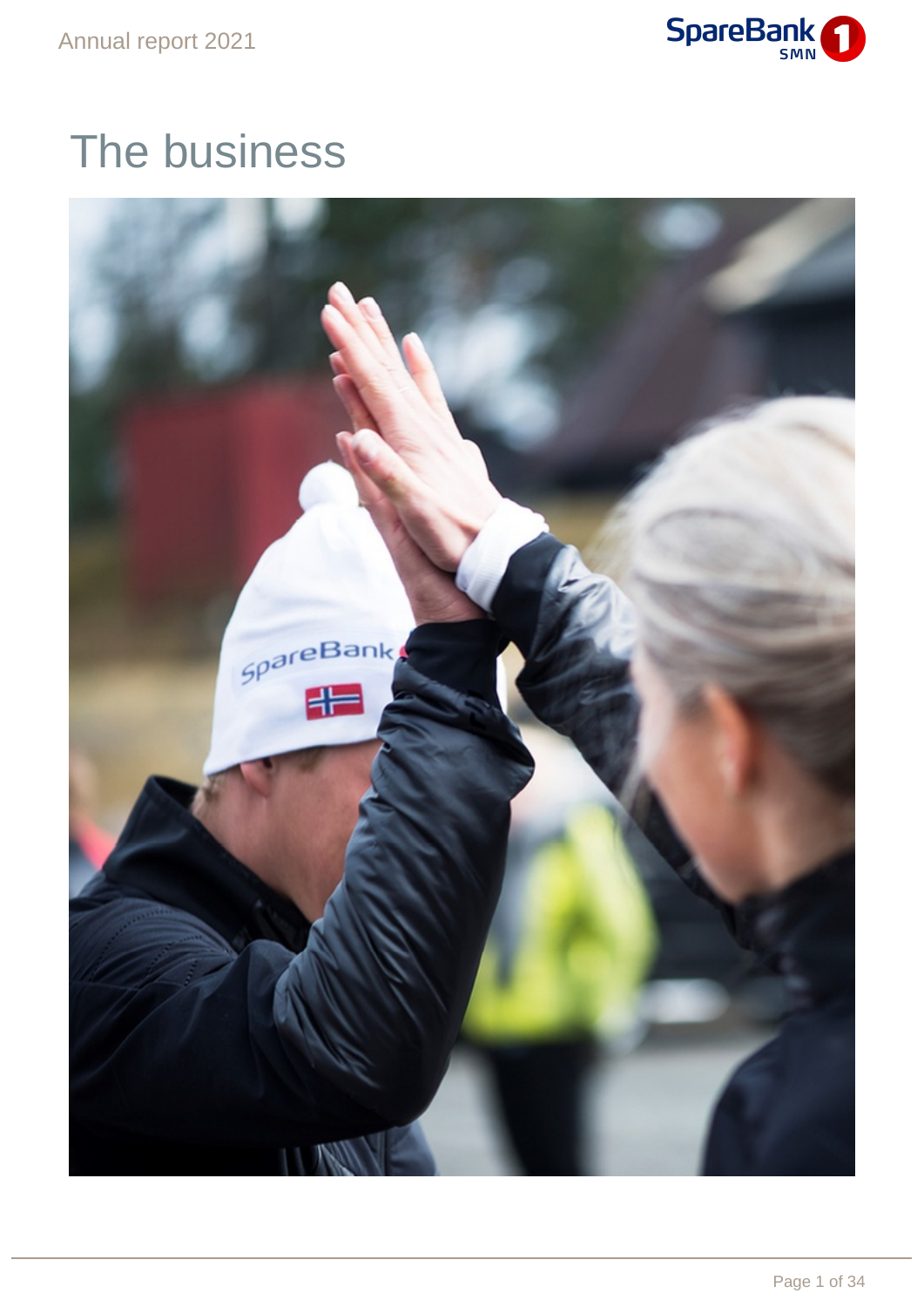

# Retail Banking

### Increased market shares and good results

**SpareBank 1 SMN leads the market both in real estate agency and banking services for retail customers. 2021 was a good year for Retail Banking with increased market shares for the bank and increased sales and incomes for the real estate agency business.**

Co-location in a number of localities in the region has yielded positive results. The group is building strong specialist entities and enhancing the quality of customer deliveries. Real estate agents and banking advisers work closer together and are able to provide customers looking to buy or sell a home with a more coherent offering.

Co-location also opens the way for improved interaction in the agricultural segment. Agricultural clients often need estate agency, banking and accounting services, and the group can now offer these in several locations. The support that SpareBank 1 SMN is able to provide for the succession process in family businesses is a good example of how the group's breadth strengthens the customer offering.

The co-location process progressed through the year and SpareBank 1 SMN expects 2022 to show clearer results of the changes made.



### **Increased efficiency**

Retail Banking underwent major changes over the course of the year. Financial advisers took on more specialised roles and are working more on a team basis.

"2021 was a good year for Retail Banking even though we have undergone major changes. We saw a positive trend in all market areas and gained market shares in most localities. We also raised our FTE efficiency through significant improvements, including in the lending process", says Nelly Maske, executive director at Retail Banking.

SpareBank 1 SMN has in particular shown good growth in Sunnmøre where several new staff members were appointed in 2021.

The director highlights the particular success of their targeted focus on data and analysis. This contributed to good customer experiences through digital communication and proactive advice. The customer journey enables a customer to view SpareBank 1 SMN as more relevant. Targeted initiatives and a strong focus on good customer experiences have fostered customer loyalty and reduced customer loss.

Moreover, the digital bank was further developed to cater to the individual customer's needs. 'My vehicles' was launched as a pilot and provides the customer with an overview of expenses and services related to car ownership. 'My vehicles' was developed in conjunction with SpareBank 1 Finans, SpareBank 1 Utvikling, Fremtind Forsikring and Fleks AS.

A broad-based focus on saving and investment produced good results over the year. SpareBank 1 SMN notes that customers largely use digital services to start a savings account. Digital sales of savings accounts topped the previous year's figure by far more than 100 per cent, both in number and volume. Over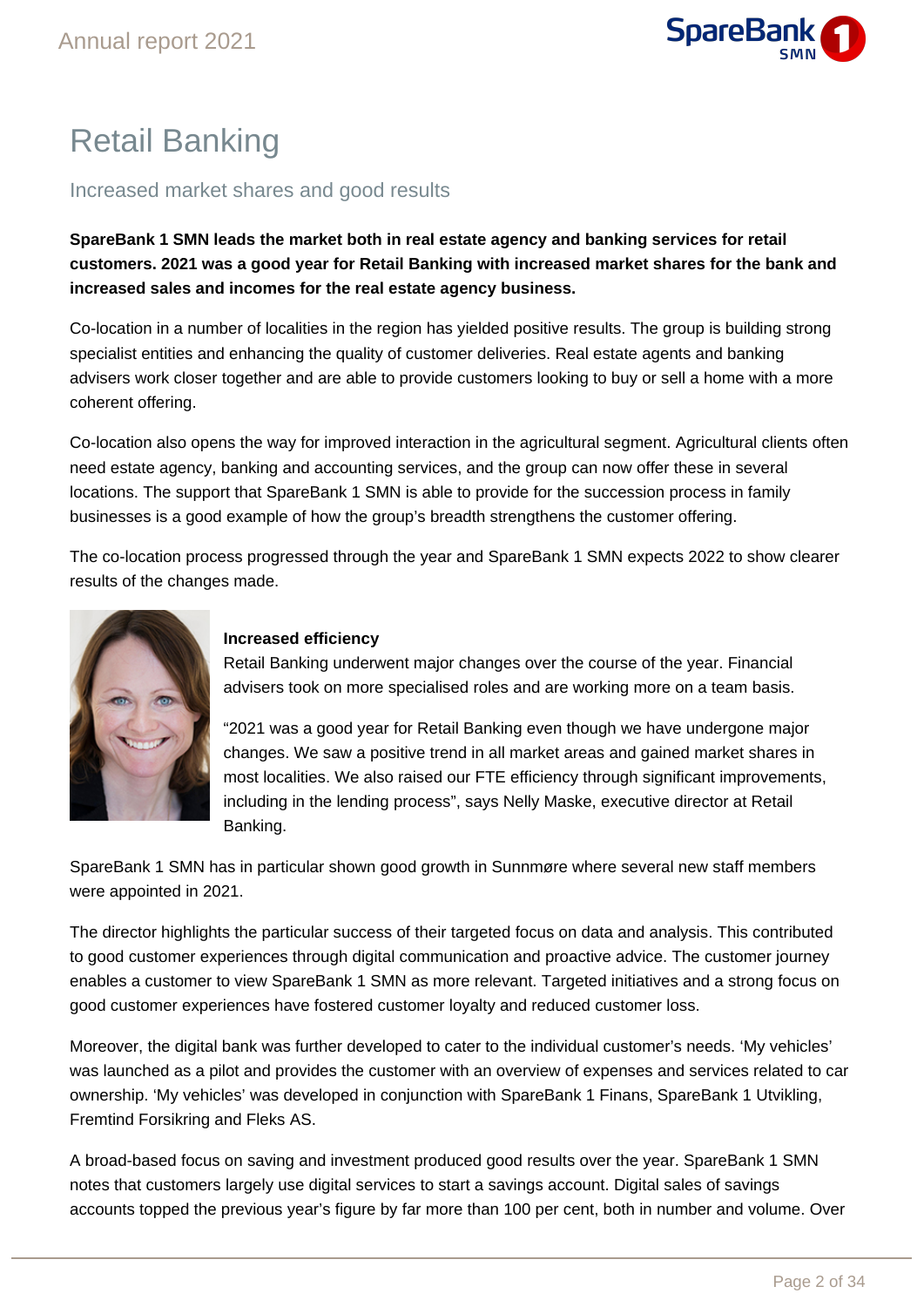

the year the bank launched several data-driven customer programmes giving customers a better overview of their savings and offering tips and advice on the subject.

Banking operations were at times affected by the Covid pandemic over the year, but to a lesser extent than in 2020.

"Many customers have changed behaviour as a result of the pandemic, getting in touch to a greater degree by telephone and digitally. Customer call centres noted heavy traffic which was taxing at times", says Nelly Maske.

We also see an increase in the proportion of digital sales. At the end of 2021 as much as 71 per cent of sales were digital or initiated on digital channels. Disregarding mutual funds, the share is 43 per cent.



### **One of the best years ever**

For EiendomsMegler 1 Midt-Norge 2021 was one of their best years ever, and they consolidated their position in the market across all segments. The market share for existing dwellings moved sideways and is rising in the agricultural, commercial property and new dwelling segments. Sharp income growth is noted on the commercial front in particular.

"In Trondheim we established property rental services for consumers and professional clients. Property rentals supplement our sales of new and existing dwellings and make

a full array of services available to our customers, in conjunction with the parent bank and insurance arm. The venture proved to be goal-fulfilling as a new business segment, in addition to offering a major potential for interaction", says Kjetil Reinsberg, CEO of EiendomsMegler 1 Midt-Norge.

Since summer 2020 the company has noted a positive effect of the pandemic on the dynamic in the housing market, in particular with regard to sales of recreational properties and new dwellings, as well as the commercial property market. We expect both the recreational property market and the newbuild market, especially in Trondheim, to be in good shape next year too.

Over the course of the year EiendomsMegler 1 Midt-Norge ran several good lean projects involving employees from estate agency, commercial property and newbuild services. These projects are expected to contribute to good results in 2022. The most important takeaways from the lean projects are an understanding of what internal and external customers actually need, what they are willing to wait and pay for, and how we as a finance centre can deliver this customer value as efficiently as possible. To that end all employees are put in a position, and given authority and responsibility, to engage in continuous improvement of their personal workplace and working day.

### **Sustainable interaction**

SpareBank 1 SMN wishes to make it simpler to opt for sustainable solutions, and Retail Banking's green portfolio is steadily expanding. In 2021 SpareBank 1 SMN launched new green mortgage loans in the young customer segment along a green agricultural loan, in addition to the service My Climate Track at the digital bank.

All mutual funds offered by SpareBank 1 SMN are accompanied by a sustainability rating. November saw the launch of the mutual fund ODIN Bærekraft which complies with the most stringent sustainability reporting and makes it even simpler for customers to choose sustainable saving.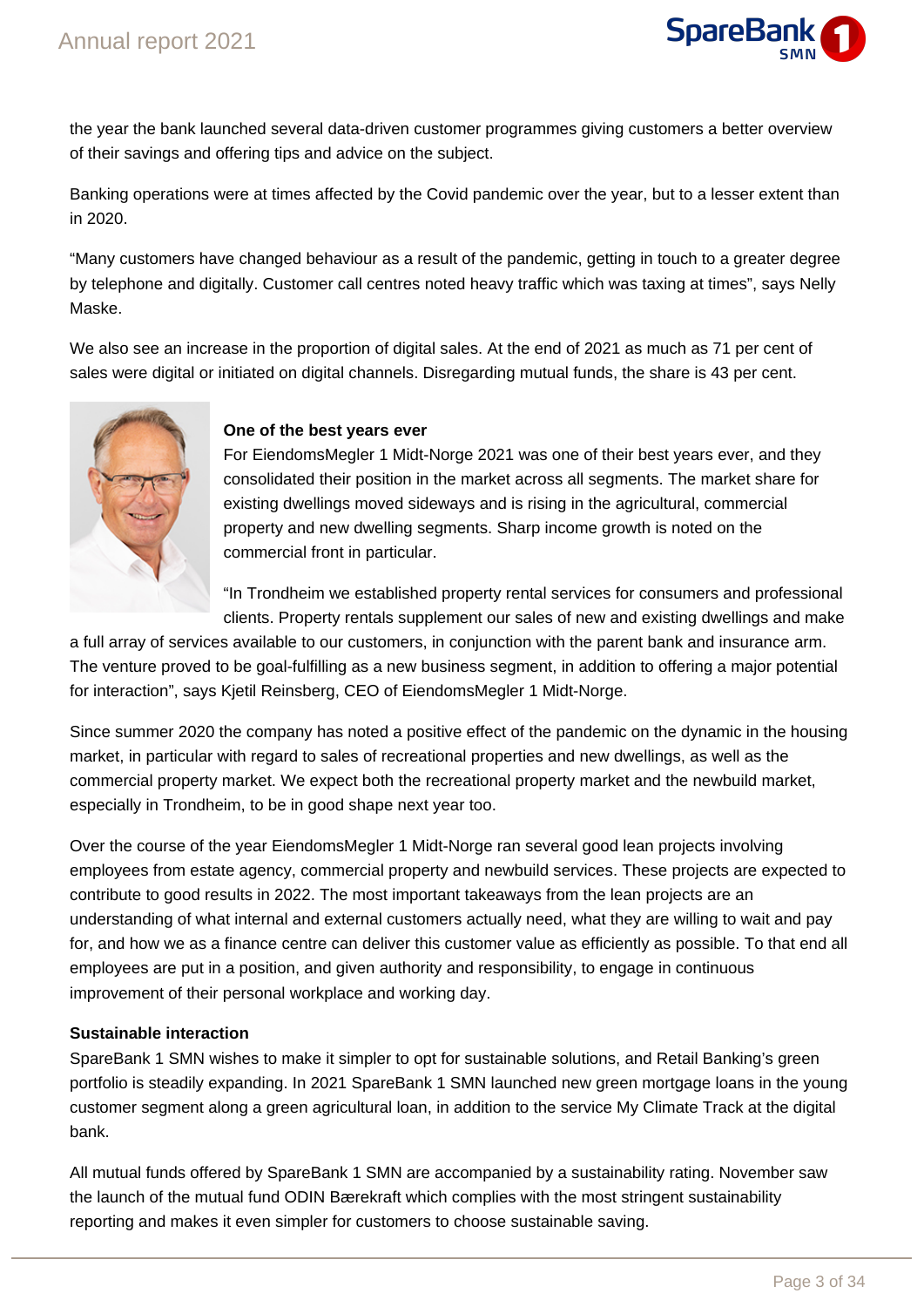

A growing focus on sustainability is also noted at EiendomsMegler 1 Midt-Norge and their industry.

"We note an increasing number of new build assignments featuring green finance in addition to more and more assignments to sell environmental buildings", says Kjetil Reinsberg.

A large potential for interaction exists between the banking and estate agency arms and other specialist entities in the group and efforts are under way to exploit this potential to an even greater degree in coming years.

### **Further growth next year**

Expectations for 2022 are a more normalised housing market, higher consumption and a somewhat lower saving rate. The bank and real estate agency both expect and aspire to further growth next year.

"Our ambition is 10 per cent growth next year. We aim to take market share through increased recruitment of new customers, reduced customer loss and a proactive effort to expand the number of multi-product customers. We will in particular strengthen the growth in Sunnmøre and Trondheim and take a larger share of national LO (Norwegian Trade Unions Confederation) customers", says Nelly Maske.

"We delivered turnover growth in 2021 and aim for further growth next year. The market is volatile and we are very much driven by the market, but the property market in our region is good and stable. All segments are positive and no dark clouds loom", says Kjetil Reinsberg.

### **Core figures for Retail Banking and EiendomsMegler 1**

| <b>Retail Banking</b>  | 2021     | 2020            |
|------------------------|----------|-----------------|
| Deposits               | 50.17 bn | 47.5 bn         |
| Loan                   | 137.6 bn | 129.1 bn        |
| No. of customers       | 249,482  | 245,697         |
| No. of FTEs            | 360      | 369             |
| Profit before tax      | 1,167bn  | 1,093 bn        |
| EiendomsMegler 1       | 2021     | 2020            |
| No. of properties sold | 7,763    | 7,164           |
| No. of FTEs            | 233      | 227             |
| Profit before tax      | 71 m     | 52 <sub>m</sub> |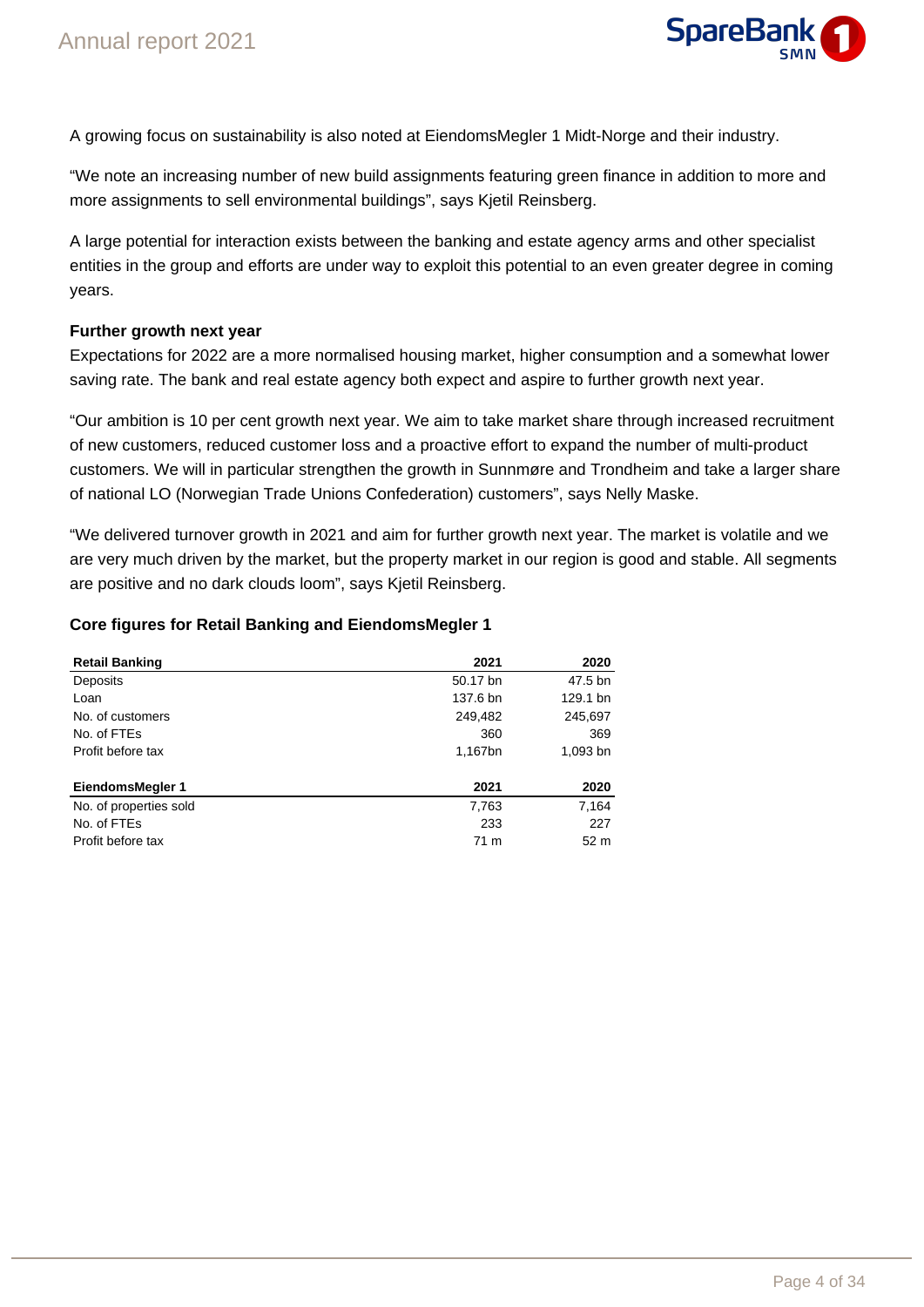

# Corporate Banking

Closest ever cooperation

**2021 was a good year for Corporate Banking, but a year to a large extent still marked by the Covid pandemic. Internal reorganisation processes led to closer and better interaction between SpareBank 1 SMN and SpareBank 1 Regnskapshuset SMN.**

After struggling for several years, the bank's corporate banking arm sees improved prospects in the oil and offshore industry. The outlook in the commercial property segment is also brighter, while fisheries and aquaculture remain on a stable good level. The bank saw good performances particularly in the SMB market as a result of a focused effort to attract new customers.

SpareBank 1 Regnskapshuset SMN consolidated their position as market leader in part through the acquisition of two companies. A third company was also acquired in 2021. They have come a long way on their journey from accounting firm to full-fledged accounting consultancy, and have spent time fitting out the business and 'assembling the team'.

As a sparring partner, and not just an accountant, they can do more to streamline administrative processes, and to assist customers by highlighting where to focus more and conversely less effort in order for the business to become more profitable and to grow.

Putting new technology to use has enabled them to offer new, modern accounting systems that enhance the efficiency of their customers' finance functions.

In 2021 they also launched the innovative 'HR Services', a customer-oriented, flexible service to support businesses' everyday HR activities and to assist for example in attracting candidates, regulatory compliance and staff development.

Towards the end of the year SpareBank 1 Regnskapshuset SMN was selected as national provider of accounting services to LO Selvstendig – a collaboration between unions affiliated to the Norwegian Trades Union Confederation that organises the self-employed.

### **The pandemic has been demanding**

The corporate market is still affected by the pandemic and in some cases stringent restrictions, and the year posed substantial challenges for many customers in a number of segments.

The bank has gained a good overview of risks and hard-hit industries and has good control of the risk posed by Covid 19. That risk has been managed in a good manner and we are unlikely to see any appreciable losses as a result of the pandemic.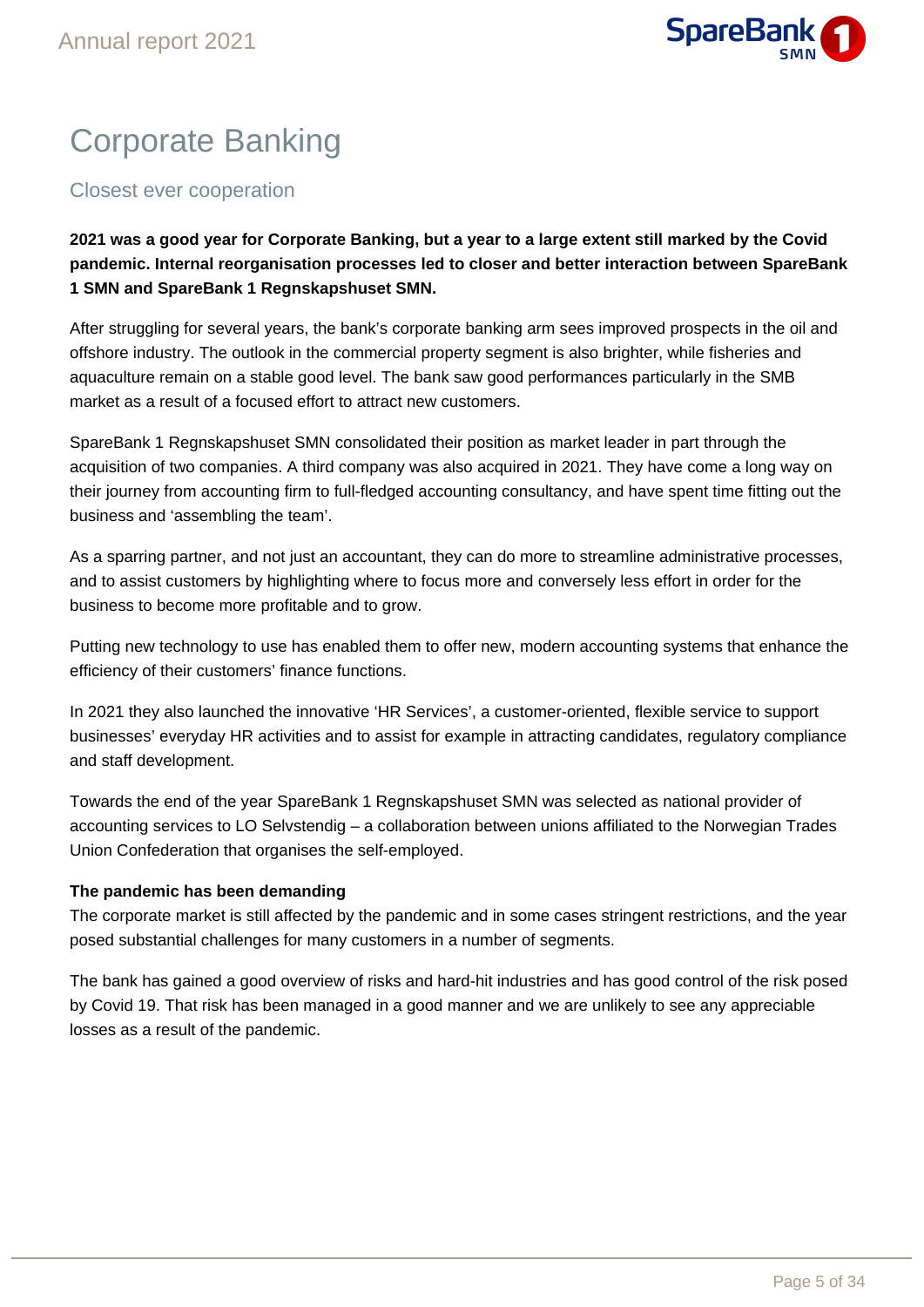



"More so than the preceding year, 2021 made clear who have been most affected. We are comfortable in a crisis situation, and in that sense we differ from other banks. We have been there, supporting business and industry the whole way, and have witnessed tremendous growth in customers and market share alike", says Vegard Helland, executive director at Corporate Banking.

SpareBank 1 Regnskapshuset SMN have spent much time managing the Covid situation and in particular the various compensation arrangements put in place by the government.

"Here we have played a key role for many customers by getting to grips with the rules in order to advise customers on the opportunities available. We have performed an important control function by checking that the basis for compensation sought by customers has been correct. This has been a wide-ranging task, but at the same time a natural role for us to play as the individual business's closest sparring partner", says Arne Nypan, CEO at SpareBank 1 Regnskapshuset SMN.

### **Co-location yields results**

Co-locating business lines in finance centres at several locations across the region has made it simpler to provide a more coherent offering. In contrast to many other institutions, SpareBank 1 SMN can offer corporate clients both banking and accounting services.

Over the year advisers have focused on making the entire array of products available to their customers. The breadth of the product range is a competitive advantage and it is crucial that customers see the value of our coherent, overall approach.

"Co-location of offices has resulted in closer cooperation between the bank and the accounting arm. We have got to know each other better, we work more closely than ever and we have become more customer oriented. This simplifies everyday life for our customers who feel that they benefit from better advice and a more coherent offering", says Vegard Helland.

"Together we have developed the concept 'Bank+Accounts', and additional novel customer concepts will be launched in the period ahead. We are making every effort to offer banking services through the accounting systems already in use by customers today and we continually embrace new technology," says Arne Nypan.

Co-location is also a feature of the digital channel inasmuch as SpareBank 1 Regnskapshuset SMN's web pages are now part of smn.no.

### **Sustainability on the agenda**

"We devote much effort to sustainability and its significance for business and industry and the bank. We have done much to map the sustainability picture in a number of segments in order to better understand what it means for our customers", says Vegard Helland.

The results from SpareBank 1 SMN's sustainability barometer show that the crisis is larger than much of business and industry's understanding of it. The focus ahead will accordingly be on enhancing competence within the group so that advisers are better able to help clients in their green transition.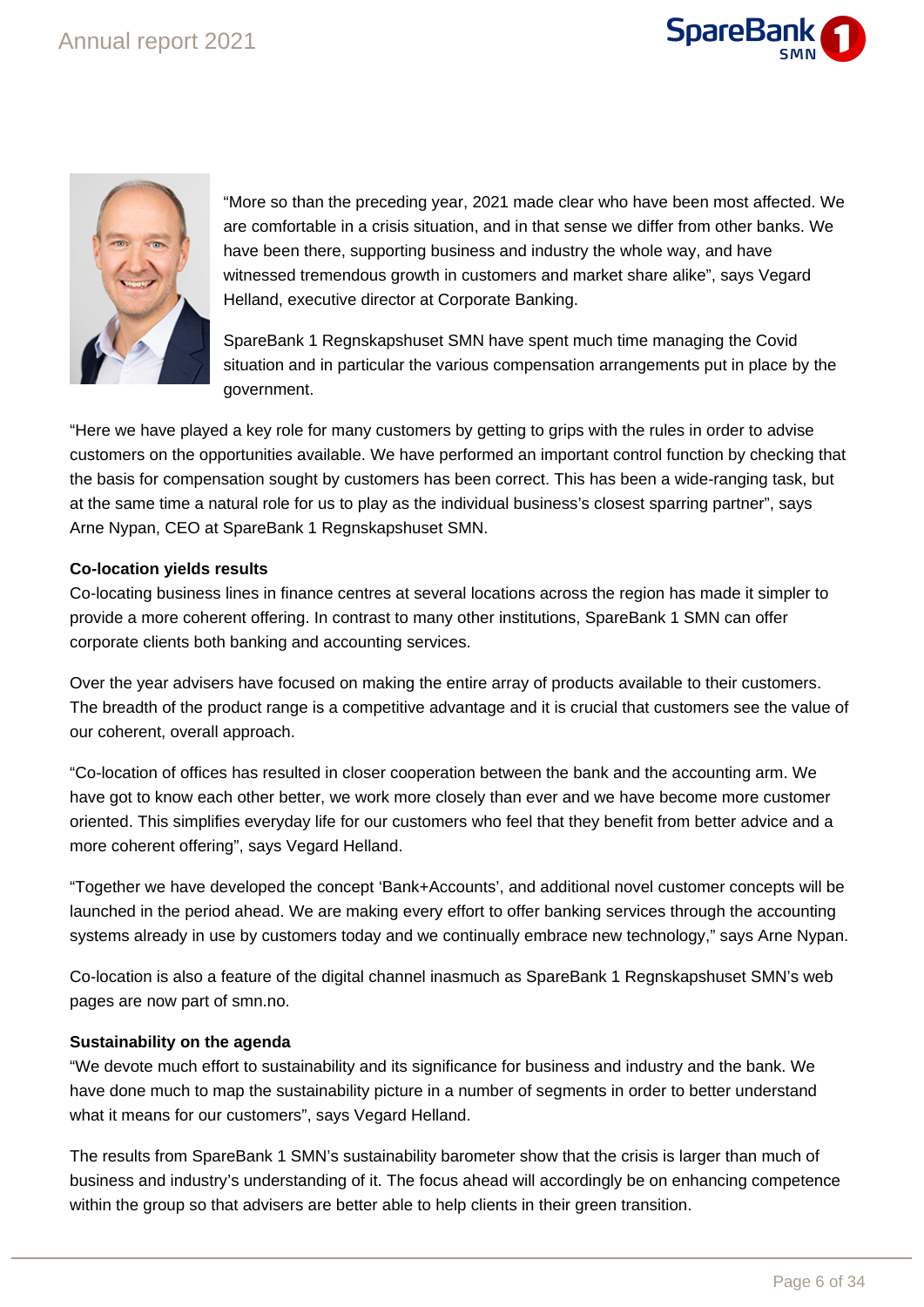

In addition SpareBank 1 SMN, in collaboration with SINTEF, an independent research institute, has launched a support scheme for SMBs in Mid-Norway that wish to readjust to become greener, smarter and more innovative. The support scheme is funded by the group's community dividend.



In 2020 the SpareBank 1 SMN group delivered its first energy and climate account. This was prepared by SpareBank 1 Regnskapshuset SMN. They were the only accounting firm in Norway to draw up an energy and acclimate account that year and already view this as a growth area.

"This year we are already invoicing several major clients for sustainability reporting. Next year we will do more to realise this potential", says Arne Nypan.

### **Big ambitions**

Both the bank and the accounting business have big ambitions for 2022.

"Our ambition for next year is to achieve substantial growth both in the number of customers and business volume. We will further reduce losses and continue to acquire new customers", says Vegard Helland.

"We will remain on the lookout for good partners that can strengthen the team going forward. We already hold substantial market shares in northern Trøndelag, Trondheim and Møre, and will continue to do so. We aim to win market shares in other areas where we are in a challenger position," says Arne Nypan.

Corporate Banking also has ambitions to develop new customer offerings and services for all corporate clients, both separately at the bank and Regnskapshuset and, not least, jointly.

### **Core figures for Corporate Banking and Regnskapshuset**

| <b>Corporate Banking</b>       | 2021    | 2020             |
|--------------------------------|---------|------------------|
| Deposits                       | 59.6 bn | 49.4 bn          |
| Loans                          | 47.6 bn | 44.8 bn          |
| No. of customers               | 17,727  | 15,564           |
| No. of FTEs                    | 165     | 156              |
| Profit before tax              | 795 m   | 113 <sub>m</sub> |
| SpareBank 1 SMN Regnskapshuset | 2021    | 2020             |
| No. of customers               | 11,249  | 10,712           |
| No. of FTEs                    | 457     | 443              |
| Profit before tax              | 85 m    | 110 <sub>m</sub> |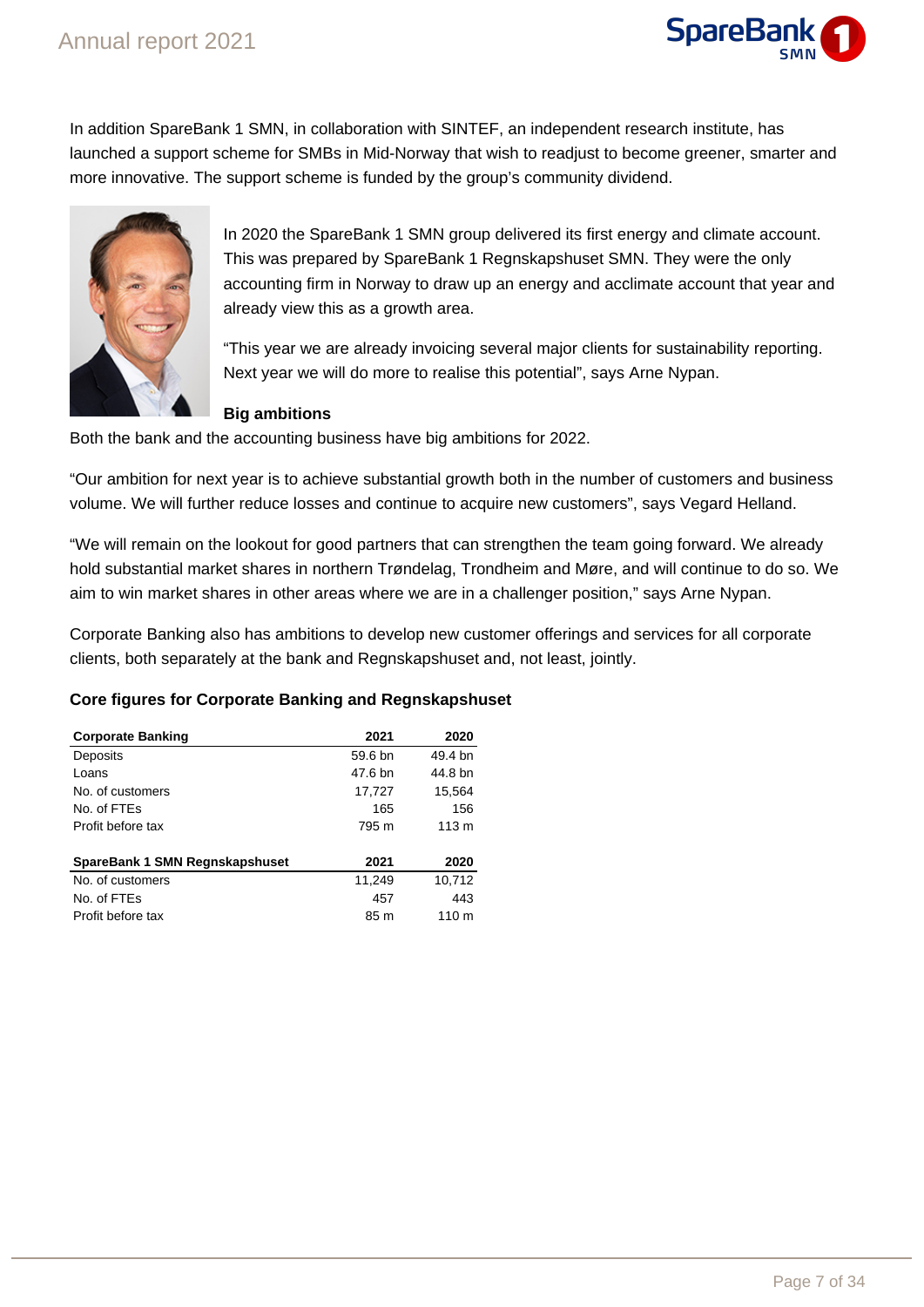

# Community dividend

### Community dividend raised to a new level

The Mid-Norwegian community is the largest single owner of SpareBank 1 SMN. The community's share of the bank's net profit is termed the community dividend. The dividend funds go to supporting good projects that build and develop Mid-Norway and make the region a better place to live and work.

### **More than 10,000 suggestions on how the community dividend should be invested**

In 2021 the community dividend totalled NOK 323m. Of this, NOK200m was allocated to investments in various projects in the region. A further NOK 123m was transferred to the foundation Sparebankstiftelsen SMN, which is the community's 'savings box'. This represents a substantial strengthening of the ability to support local communities in Mid-Norway. A new strategy has been formulated for how the dividend moneys should be deployed in order to ensure the greatest value for the regional community.



### 10,124 persons and more than 100 key individuals and partners voiced their opinion

In spring 2021, as a step in this process, SpareBank 1 SMN asked the Mid-Norwegian community for inputs. Individuals and organisations got the chance say how they thought the community dividend should be invested. A good 10,000 responses from individuals and more than 100 from meetings with organisations and resource persons provided valuable direction.



"As expected, the sports and outdoor recreation category drew much support. There was also a clear recommendation to contribute to living local communities, to work to ensure equal rights and opportunities for children and young people, and to contribute to green innovation and value creation. The inputs received will underlie the choice of measures and direction for the community dividend in the next few years," says Eli Arnstad, bank manager at Community Dividend.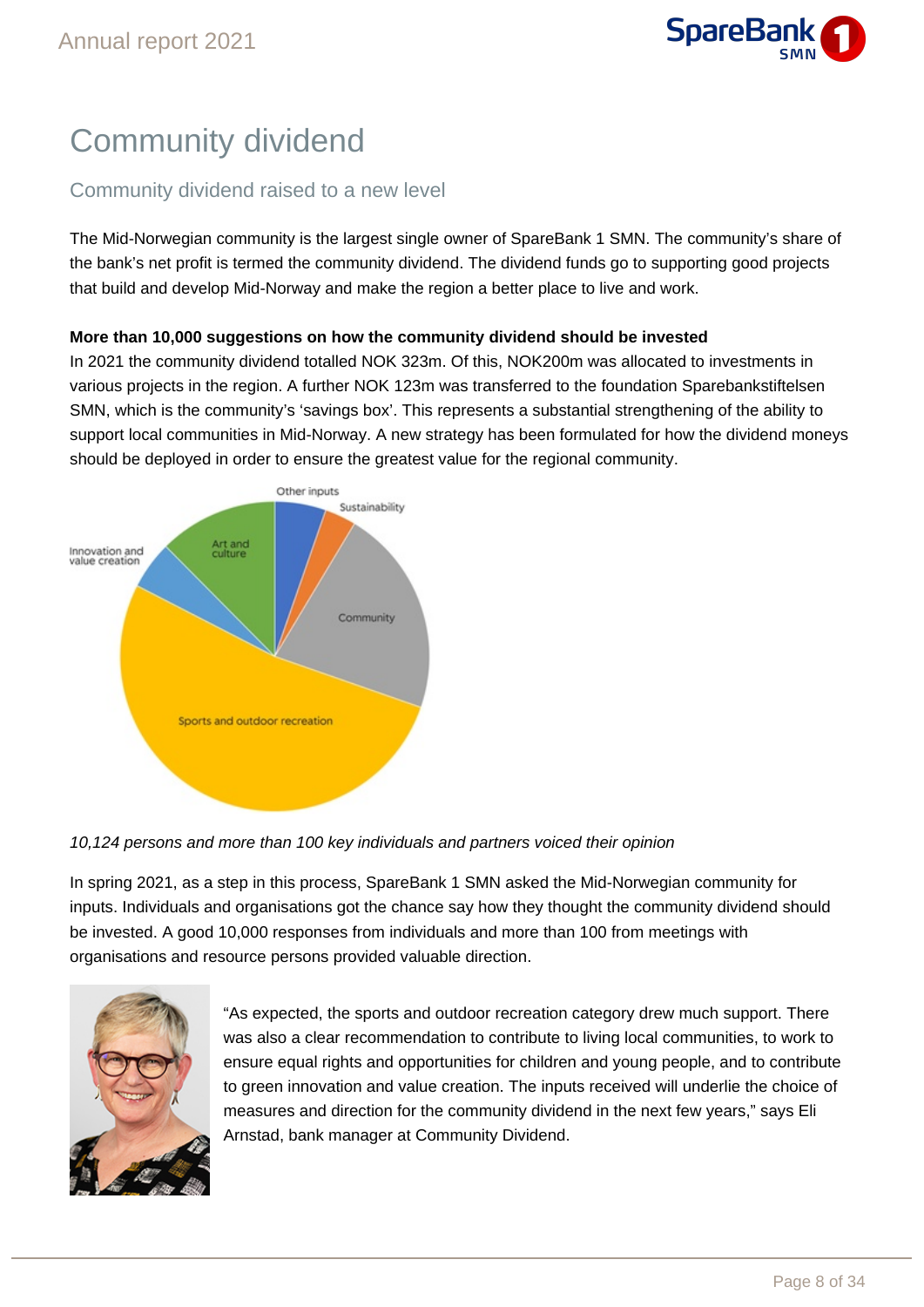

### **Community response to Covid-19 and reopening of society**

When the pandemic broke out 2020, community dividend worth NOK 100m was earmarked for Covidrelated support to the voluntary sector, cultural life and local communities. SpareBank 1 SMN called this the 'communal Covid response effort'.

Through various support schemes the funds were directed at initiatives that eased the situation for organisation, cultural life and local communities. The goal was to secure the voluntary sector and bolster solidarity and activity during an abnormal period. This work carried on in 2021 when Covid continued to create uncertainty for cultural life, clubs and organisations.

When the outlook brightened and reopening approached, NOK 100m was allocated to help the community get up to speed again. In autumn 2021 support was provided to several hundred activities in a bid to invigorate our local communities and help actors that had faced the toughest challenges during the pandemic to find work once again.

The initiatives were met with immense commitment and sparked great activity. Activity was greatest in Trondheim where more than 115,000 persons participated in almost 300 events large and small.

At the end of 2021 the group is again prepared to be a mainstay should new mutations of the corona virus pose challenges for local communities in Mid-Norway.

SpareBank 1 SMN's public input campaign and support arrangements achieved a broad outreach in the communal Covid response effort, in traditional and social media alike. For the group this type of visibility is important in building awareness and knowledge of the significance of the community dividend and of the power intrinsic to the ownership model.

### **Other major activities in 2021:**

### **Establishment of a sustainability programme with SINTEF**

Over the course of 2021 a programme was initiated in collaboration with SINTEF designed to assist Mid-Norwegian businesses' green transition. Together we shall help established small and mediumsized businesses (SMBs) in Mid-Norway to digitalise, automate and become more sustainable. This is a unique opportunity to draw benefit from SINTEF's expertise at the same time that the community dividend covers half the participation fee for businesses, thereby giving more SMBs the chance to take part.

### ■ SpareBank 1 SMN Talent Grants

NOK 1.2m was handed out in grants to talented individuals. This sum was distributed among 30 young talents in the fields of culture, sports, and business and social development in Mid-Norway.

### **Summer jobs for young people**

SpareBank 1 SMN contributed financial support for 633 summer jobs for young people in another summer marked by Covid restrictions. The summer-job project was carried through in collaboration with the foundation Sparebankstiftelsen SMN.

### **Community portal launched**

In 2021 the group launched a webpage providing an overview of all projects that have received support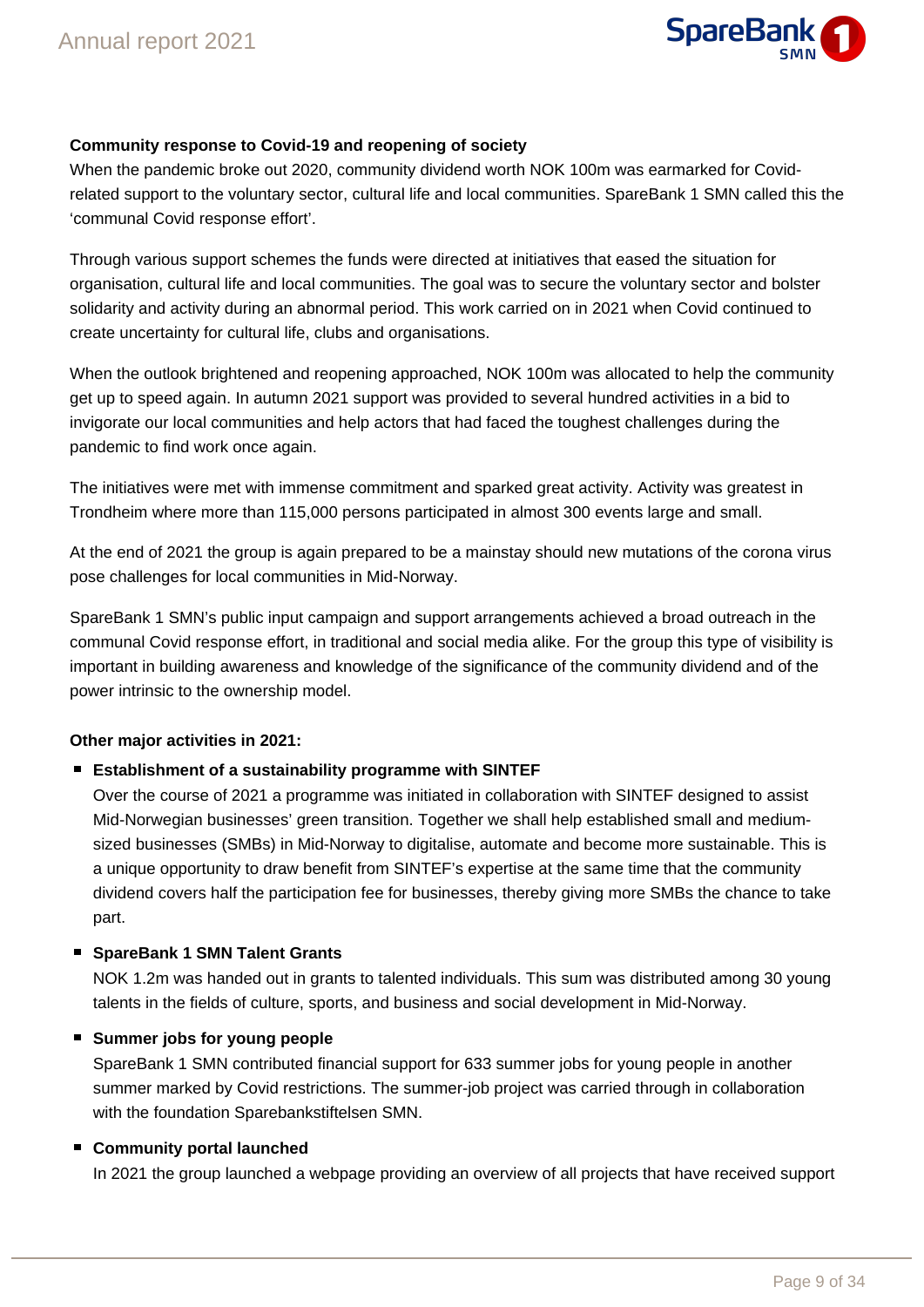

from Community Dividend. In the first instance the story extends back to 2007. The plan is to develop the overview further to provide a virtually complete overview of all awards made throughout the bank's history in time for the anniversary in 2023. See the community portal at samfunnsutbytte.smn.no.

Over the course of 2021 SpareBank 1 SMN received 2,934 applications for support, of which 1,293 were granted. The total amount applied for was NOK 286,924,715, and the total amount of support awarded from the bank's community dividend came to NOK 163,866,599.

### **Together we make things happen**

"By virtue of our ownership model we have close and tight links to the community around us which have endured for close to 200 years. The community dividend enables us to invest non-profit funds in a way that builds and develops our region into a better place. We look forward to continue to do so ahead, together with enthusiasts, competence institutions and everyone else who makes things happen in Mid-Norway," says Eli Arnstad.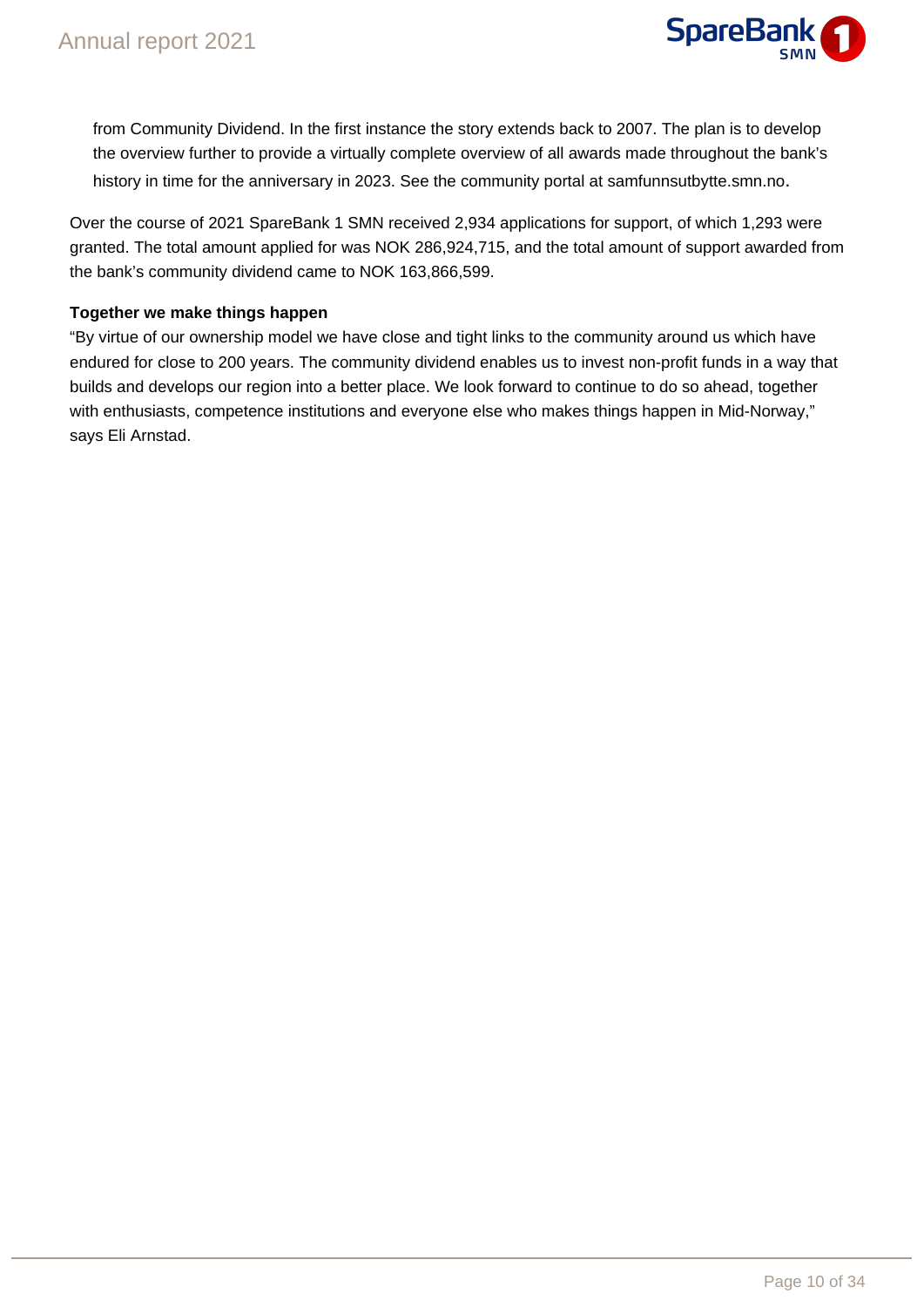

# People and organisation

# Salary and bonus arrangements

Salary and bonus arrangements are further described in the report on remuneration to senior employees.

# Change and reorganisation

Any organisation needs to adapt continuously to changes in its environment. In autumn 2020 SpareBank 1 SMN made a major change to its organisation set-up. The change programme was termed 'One SMN'. Its object is to assure an even more effective group, and to enable it to deliver even better services to its customers.

In 2021 SpareBank 1 SMN worked on incorporating the new organisation set-up, new interfaces and on ensuring that the organisation functions to the best possible extent in keeping with the objective of One SMN. Many staff members have acquired new roles, new colleagues and new tasks. This has been a demanding process in a period of pandemic in which many employees have worked from home for much of the year.

In spite of this, the group saw gains over the course of 2021 in terms of greater efficiency, along with group functions comprising strong specialist teams that deliver high-quality services to all business lines.

# Competence development and recruitment

SpareBank 1 SMN most important resource is its employees. In order to deliver the best customer experiences and to assure relevance to the customer both today and in the years ahead, the group needs employees who wish to evolve and to expand their capabilities. Attracting the right people and laying the basis for them to develop their expertise is therefore a priority if the group is to ensure its relevance and competitiveness in the years ahead.

In 2021 all financial advisers and real estate agents in the group underwent training in 'advisory value sales'. The core of advisory value selling is to enable the customer, through good meetings and advice, to see added value beyond the actual product or service purchased.

Digitalisation, sustainability and ethics were focal areas for competence development in the group in 2021.

Over the course of the year 23 staff members started a training programme in digital transformation at master's level, developed by the NTNU. Effective use of new digital coordination tools was also much in focus in the field of digital competence in 2021.

The precept of sustainability permeates all activities at SpareBank 1 SMN, and the group aspires to be a driver of green transition in the region. For this ambition to succeed, all staff members must be well versed in sustainability. In 2021 all employees were given the opportunity to undergo basic coaching in sustainability which included game-based learning as part of the competence path.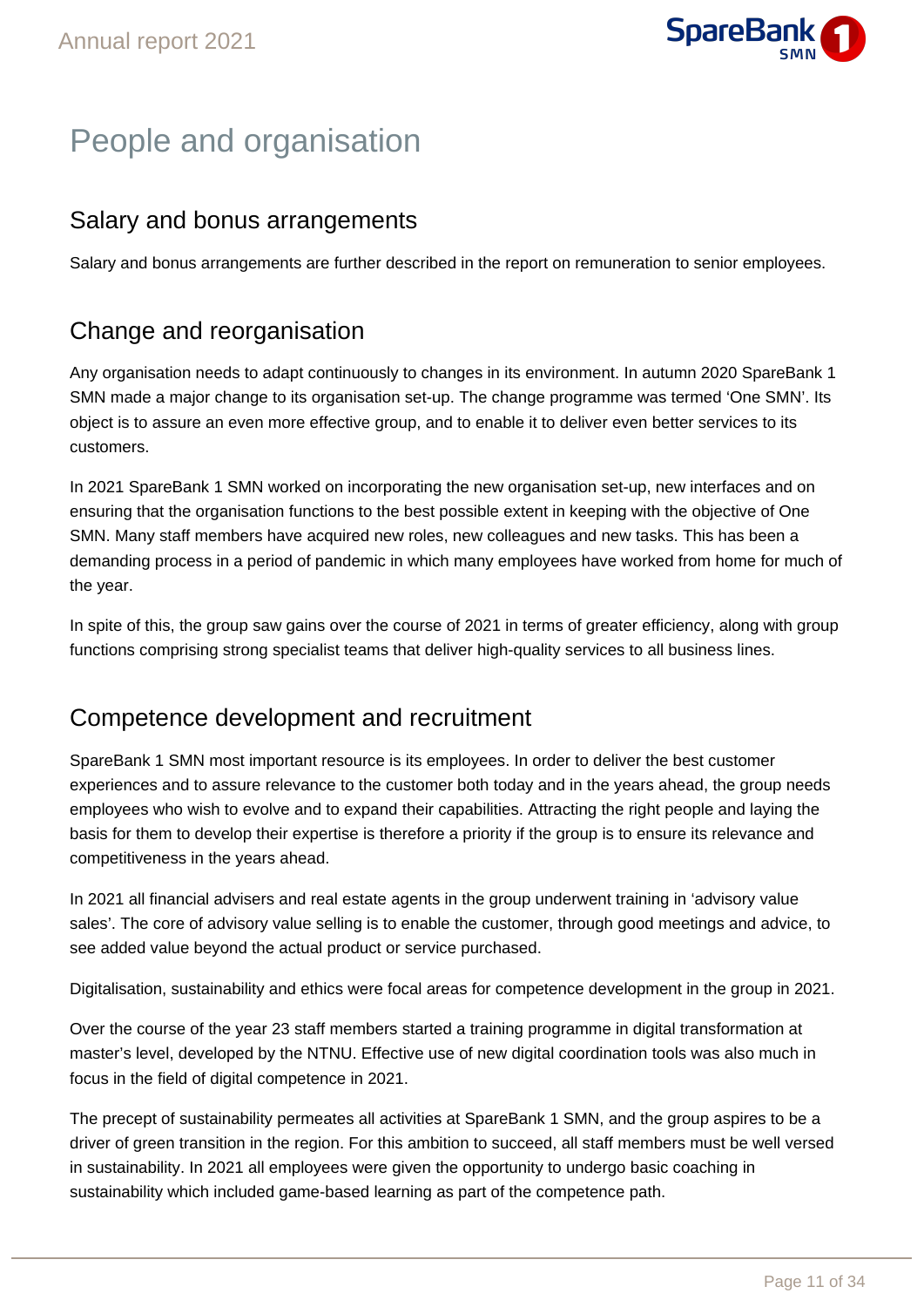

In 2021 an ethics week was held with the focus on the group's ethical guidelines. All staff members received a learning sequence designed to impart increased knowledge and awareness on each day of that week. This type of learning will continue on an annual basis to ensure that employees maintain a high level of awareness and a high ethical standard. This is absolutely crucial if the group is to maintain the required trust and confidence of the community at large.

Financial advisers, both in Retail Banking and Corporate Banking, underwent a series of training programmes and updates as regards professional skills, products, advisory activities and ethics in 2021. The object is to ensure high quality, and to inspire confidence and trust when dealing with customers. All employees also underwent training programmes in data and information security along with mandatory courses in personal data protection and anti-money laundering.

SpareBank 1 SMN is an attractive employer, and a survey of students conducted by Universum in 2021 ranked SpareBank 1 as the second most attractive employer for economics students. SpareBank 1 SMN actively approaches universities and colleges with a view to attracting the right skills. In addition to participating at career days and company presentations, the group has annual summer internships and a programme offering students skills development and an experienced mentor as a sparring partner with regard to choice of course of study and career.

SpareBank 1 SMN has many highly competent candidates for the great majority of open positions. The group has a clear ambition to continue to be an attractive place to work in the future and will seek to strengthen its approach to people and institutions that can provide us with important technological and digital competencies.

The group also has a major focus on internal mobility and sets the stage for good career and development opportunities for its employees. In 2021, 38 staff members moved to new positions within the group while 183 persons were recruited externally.

### Management and employeeship

A belief that employees perform better if they experience a feeling of coping, trust and autonomy, and have a meaningful working day, is an important governance principle at SpareBank 1 SMN. This belief also underlies the management platform and the group's principles of management.

2021 saw regular digital and also physical seminars with managers in the group. Management's role in a hybrid working day, and what managers can do to enable team and individuals to achieve effective interaction and good deliveries in such a context, were important themes at these seminars.

SpareBank 1 SMN have decided to implement a career programme for young employees in the first half of 2022 whose theme will be "How to be a colleague others want to team up with" In this programme, as in other development programmes in the group, importance will be attached to an even gender balance among the participants.

In its development programme for managers and managerial talents, the group has set a target of a minimum of 50 per cent female participants.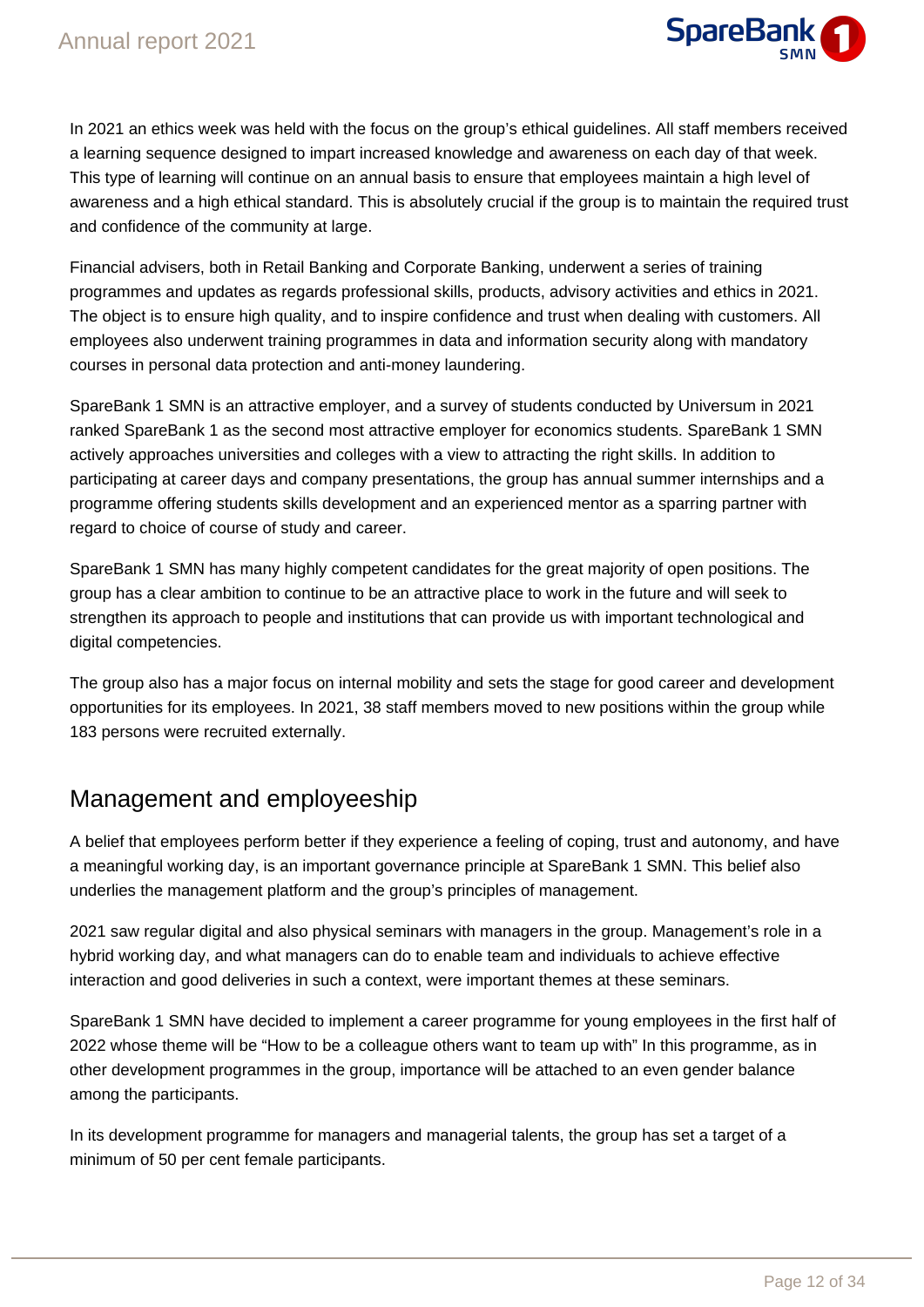

# Commitment and staff development

SpareBank 1 SMN aims to be an attractive employer with a committed and competent staff who experience a good balance between work and leisure. The stage is set for such a balance through flexible working hour arrangements and a life phase policy which accommodates staff members' need to adapt to their life situation.

In 2021 a pilot was conducted on the use of a new tool for organisation measurement – Winningtemp. The pilot demonstrated that the tool, through frequent measurements of performance tailored to the respective teams, provides very useful information and will lend itself well to evolving the organisation in the years ahead. One of the companies in the group introduced the tool in its entirety in the course of 2021 while the others will do so in the first quarter of 2022.

# Diversity and equal status

SpareBank 1 SMN attaches great importance to inclusion and diversity. All employees in the group should feel that they belong, and are an important part of the team. Diversity makes for added perspectives and a more exciting, broadening and dynamic work environment. All employees have a responsibility for promoting inclusion, thereby enabling them personally and their colleagues to grow.

The group makes an active effort to assure equal status and to avoid discrimination in all aspects of the employment relationship, from vacancy announcement to termination of the employment relationship. The workforce should reflect the community of which SpareBank 1 SMN is a part. This applies to cultural background, gender, age, ethnicity and sexual orientation. No instances of discrimination were reported in 2021.

### **Recruitment**

SpareBank 1 SMN made an active effort in 2021 to ensure a wide diversity among applicants for posts in the group, among candidates invited for interview and among actual appointees.

Among the steps taken by the group to ensure a diversity of applicants was to scrutinise the texts employed in vacancy announcements. An analysis of such texts showed a preponderance of terms and characteristics that increased the likelihood of male applicants and reduced the likelihood of female applicants. Against this background, scrutiny of each new vacancy announcement was introduced to ensure a balanced use of terms and a description of the position and the desired qualities that encourages more females to apply for positions at SpareBank 1 SMN.

Over the course of 2021 the group also made information about its stance on, and efforts to promote, diversity more readily accessible in the application process for those thinking of applying for posts. Moreover, new photos and images were taken into use to better reflect workforce diversity.

SpareBank 1 SMN's objective is that both women and men should be among the shortlisted candidates ahead of the final decision on who is to be offered an open position. In 2021 this objective was achieved in a large majority of employment processes.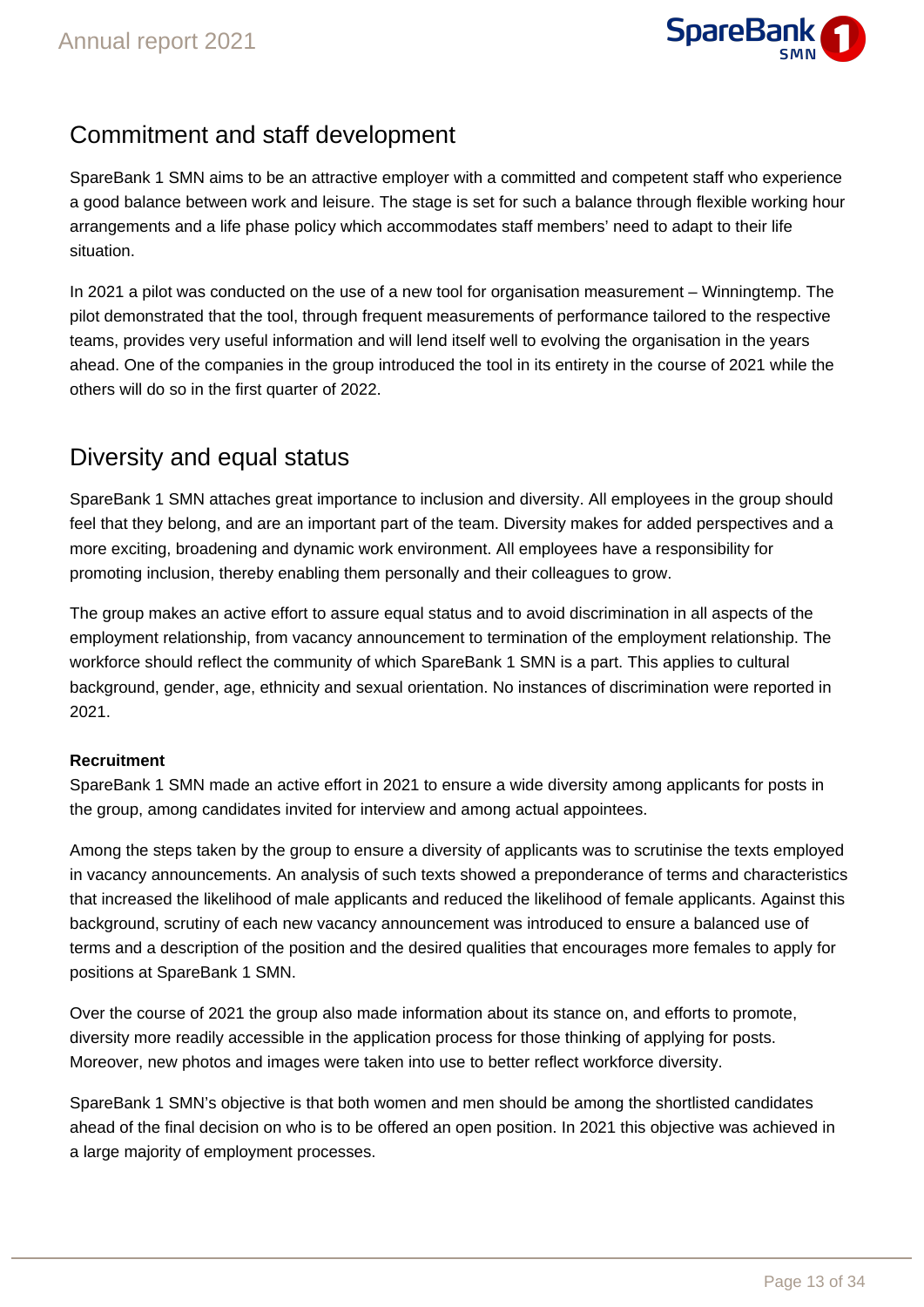

In 2021 the group recruited 183 new personnel to various roles in the group. Of these, 91 are women and 93 are men. 19 new employees were recruited to managerial positions, 12 of whom are women and 7 are men.

### **Salary and employment conditions**

SpareBank 1 SMN has focused on equal pay for women and men in recent years. Through the introduction of a 'women's pay-equalisation fund' the group has attained its objective of equal pay for comparable positions.

Where women's share of men's pay across the group is concerned, the picture is less favourable. In the group as a whole this share stands at 77 per cent, and for the parent bank 90 per cent. The main reason for this disparity is the substantial preponderance of men high up in the job hierarchy and in weightier managerial positions, not that there are significant pay differences between women and men in comparable positions.

The group uses the Hay salary system for job classification purposes and to ensure consistency and equal treatment when fixing and evaluating salaries. A review of pay levels for women and men in the various pay grades shows that equal pay prevails at a number of position levels.

### **Promotions**

A good gender balance is sought at all levels of the organisation, and the proportion of women in managerial positions with personnel responsibilities in 2021 was 42 per cent. The group management team now comprises nine persons, two of whom are women.

SpareBank 1 SMN has signed the Women in Finance Charter. In so doing the group has committed to setting targets for gender balance at managerial level. The object is that women should account for a minimum of 45 per cent of managerial positions, and a clear ambition is to increase the share of women in weightier managerial positions.

The executive director of Technology and Development at SpareBank 1 SMN has a dedicated responsibility for monitoring the work to promote equal status and diversity in general and the Women in Finance Charter in particular. The group will publish the current status and progress of this effort on a regular basis.

### **Combination of work and family life**

SpareBank 1 SMN aims to be a workplace where employees experience a good balance between work and leisure. The group's life phase policy is designed to accommodate employees in all phases of life. Arrangements involving flexible working hours and working from home are available, enabling employees to adapt their working day to their family situation.

In 2021 a start was made to improving arrangements for maternity leave, other leaves of absence and real estate agents' sick leave. New arrangements will ensure that employees do not refrain from taking leave of absence for financial reasons.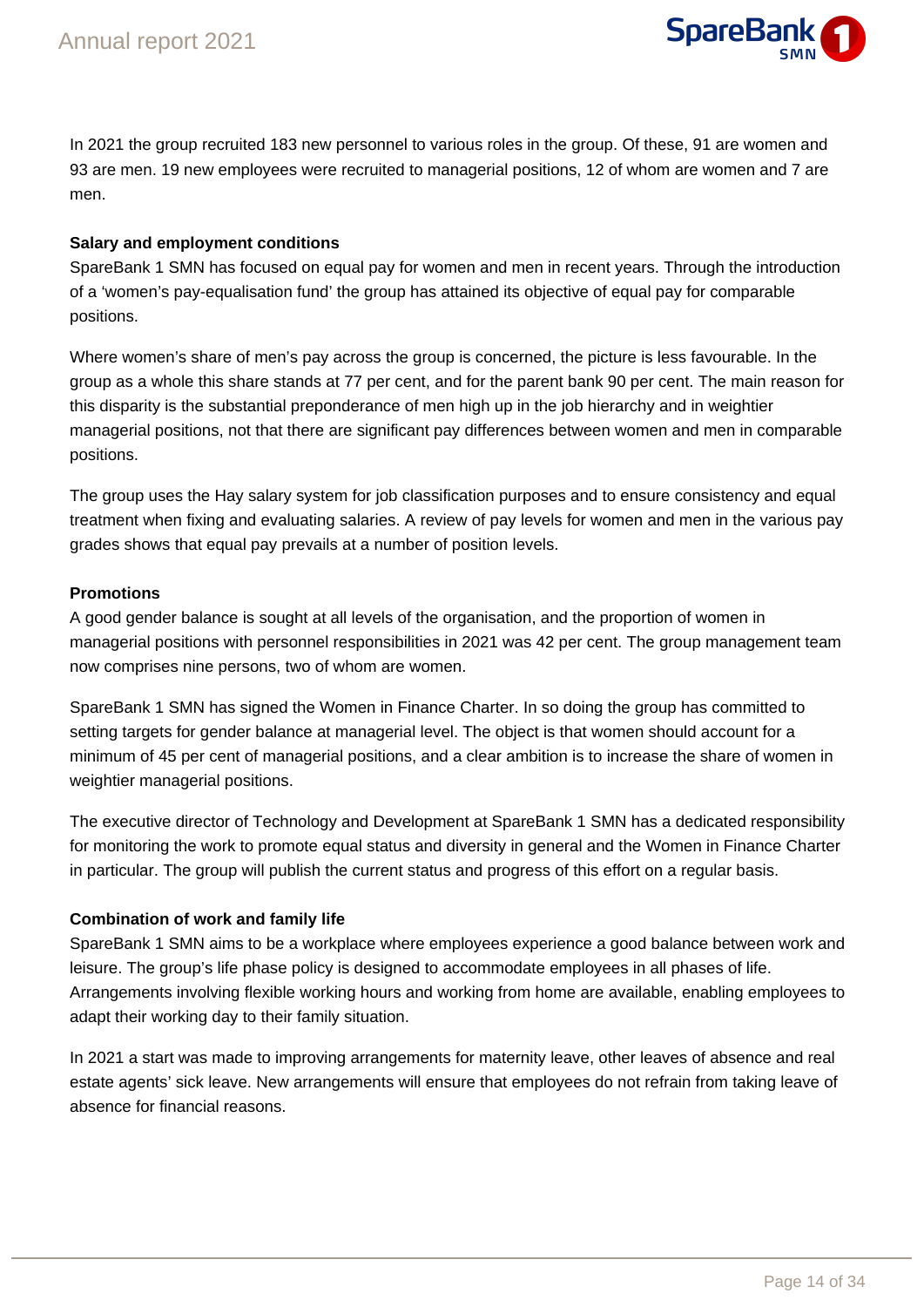

# Ethical guidelines

The group's employees and elected officers are expected to maintain, and be recognised for, their high ethical standard. All, regardless of role and position, are expected to display conduct which inspires confidence, and is honest and fair and square. The ethical guidelines embody four overarching key principles: the duty of confidentiality, financial independence, loyalty and personal integrity. Conduct and actions must underpin the group's role as a responsible and central social actor, with goals and strategies for corporate social responsibility and sustainability.

All customer treatment and advice must conform to the industry's requirements as to good practices. Customers' needs and interests must be safeguarded through good information and advice that enables them to make conscious and well-informed choices.

The group has drawn up a set of guidelines specifically to prevent bribery and corruption. The ethical guidelines also emphasise that group staff members may in no circumstance receive financial benefits in any form from the group's customers or suppliers.

Persons with managerial responsibility have an obligation to familiarise their staff members with the ethical guidelines of SpareBank 1 SMN. New staff members receive a thorough introduction to the guidelines at an early stage of the employment relationship.

In 2022 the group will continue its task of instilling awareness of the ethical guidelines and will consider new methods to intensify managers' and staff members' focus in this area. The group's ethical guidelines are revised annually.

# Whistleblower programme

SpareBank 1 SMN has internal guidelines on whistleblowing. Employees are urged to report censurable circumstances of which they become aware or personally experience. Staff can report via a number of internal channels, including their immediate superior, the HR manager and legal services director. An external reporting channel has also been established for a whistleblower to report anonymously if he or she so wishes.

Information on employees' right and obligation to report censurable circumstances is readily accessible on SpareBank 1 SMN's intranet pages. No reports were registered in 2021.

# Worker rights

SpareBank 1 SMN respects and takes account of international worker and human rights. A policy document has been drawn up and published on the group's web pages that specifies the conventions, frameworks and policies by which the group's companies abide.

The right to organise is important. A substantial proportion of our employees are members of a trade union, and the group attaches much importance to good cooperation with the unions. The proportion of employees in the group who were covered by a collective bargaining agreement in 2021 was 71 per cent.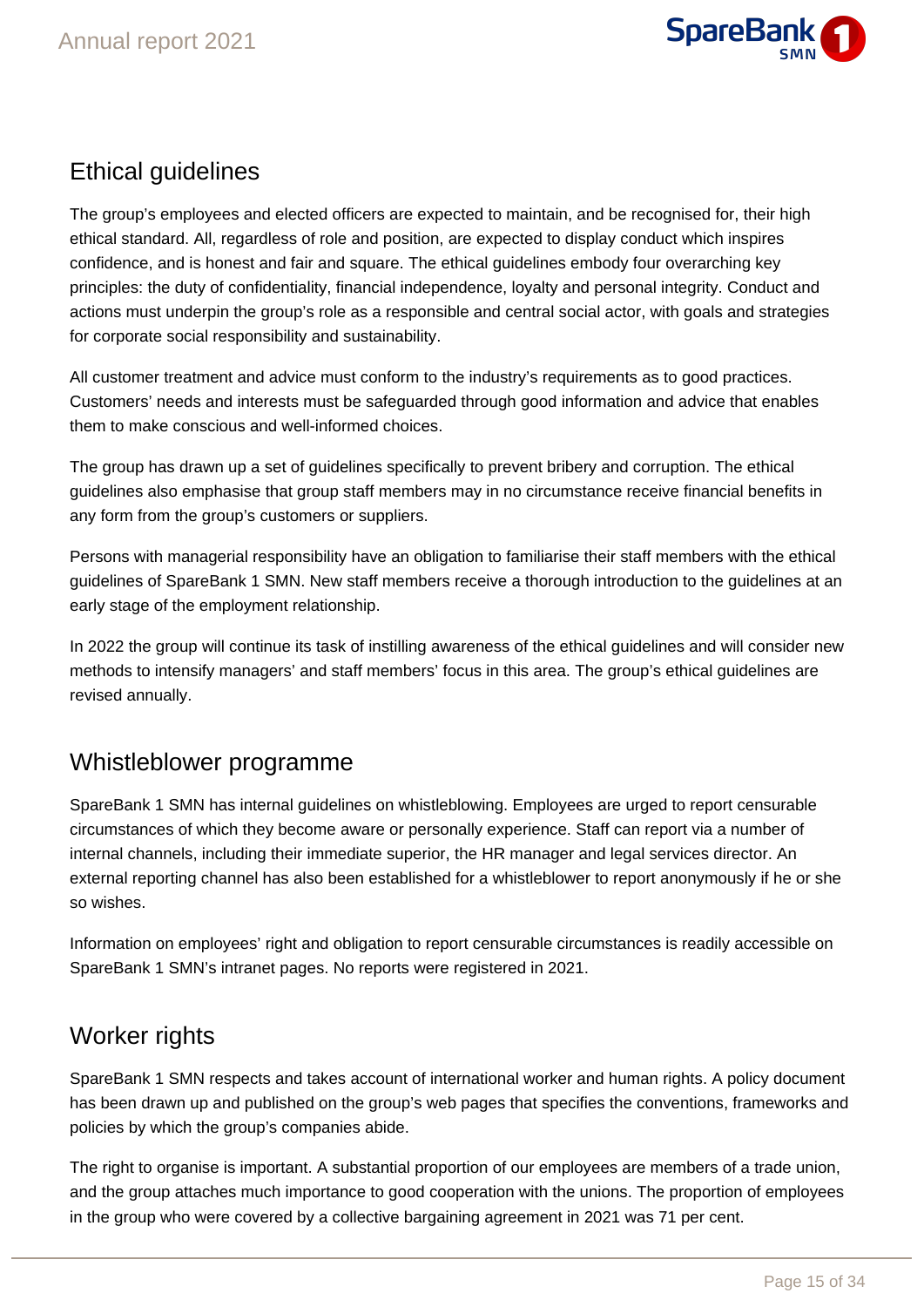

# Health and physical activity

SpareBank 1 SMN wishes to lay a basis for employees to stay in good physical shape.

Substantial resources were invested in the Better Shape programme in 2021. The programme encourages individuals and departments to keep fit by organising competitions, by subsidising fitness centre membership and through keep-fit activities in connection with work.

We also encourage employees to spend their journey time to and from work keeping fit, and at the Head Office a bicycle garage with a workshop and bicycle wash station, along with fully equipped changing rooms, have been made available to that end.

It is well documented that physical activity helps to reduce sickness absence. As a party to the Inclusive Employment Agreement, SpareBank 1 SMN considers it very important for employees on sick leave to stay in touch with their work colleagues, thereby making it as easy as possible to make a rapid return to work. In collaboration with the Norwegian Labour and Welfare Administration (NAV), the group accepts employees in need job training.

Sickness absence in the group totalled 4 per cent in 2021. This figure is weighted sickness absence based on figures and proportion of employees working at the parent bank, SpareBank 1 Regnskapshuset SMN, EiendomsMegler 1 Midt-Norge, SpareBank 1 Finans and SpareBank 1 Markets respectively.

# **Staffing**

| Group                                                                  | 2021    |
|------------------------------------------------------------------------|---------|
| No. of FTEs, incl. subsidiaries 1)                                     | 1,482   |
| No. of FTEs, parent company                                            | 656     |
| Sickness absence                                                       | 4.00%   |
| Share of women                                                         | 52%     |
| Share of women in management positions                                 | 42 %    |
| Women's share of men's pay                                             | 77 %    |
| Average age                                                            | 42.4 år |
| Average time of employment                                             | 8.6 år  |
| No. of recruitments, internal                                          | 38      |
| No. of recruitments, external                                          | 183     |
| Turnover                                                               | 9.8%    |
| Share of employees covered by collective bargaining agreement          | 71 %    |
| AN Information of FITPLe labels for an additional feature construction |         |

1) Number of FTE's has been adjusted for vacancy rate

### **Age groups' gender distribution**

The figures refer to employees of the SpareBank 1 SMN group, and represent the number of employees in respect of whom the SpareBank 1 SMN group has obligations.

Includes trainees and temporary employees.

| 18-29 | 336 |
|-------|-----|
| Women | 147 |
| Men   | 189 |
| 30-39 | 399 |
| Women | 213 |
| Men   | 186 |
| 40-49 | 372 |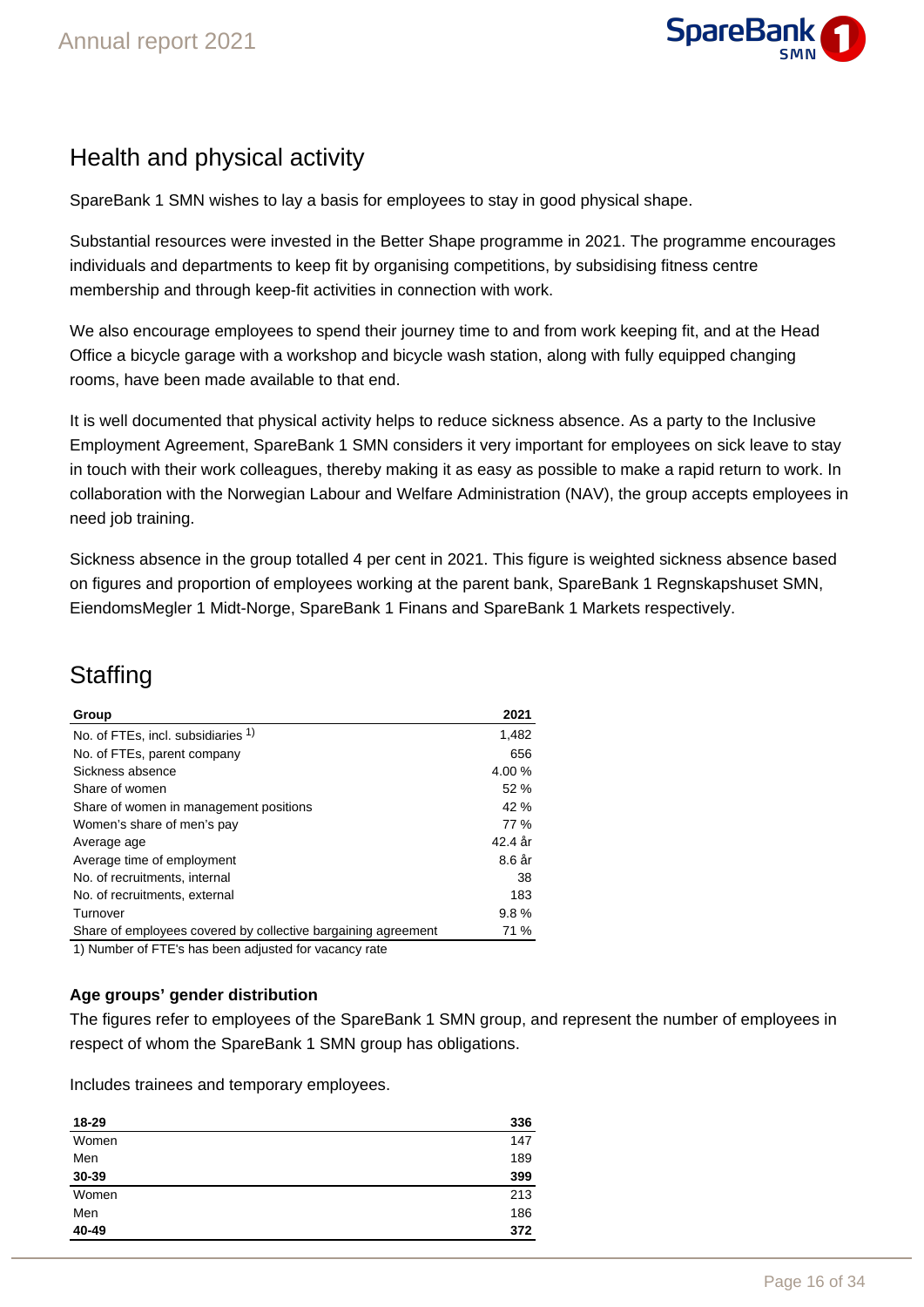

| Women        | 198   |
|--------------|-------|
| Men          | 174   |
| 50-59        | 358   |
| Women        | 206   |
| Men          | 152   |
| 60-70        | 183   |
| Women        | 93    |
| Men          | 90    |
| <b>Total</b> | 1.648 |

### **Distribution of new employees**

In 2021 there was a total of 183 new employees, of which 91 were women and 92 men (permanent employees).

| Women        | 91             |
|--------------|----------------|
| 18-29        | 39             |
| 30-39        | 28             |
| 40-49        | 16             |
| 50-59        | 6              |
| 60-69        | $\overline{2}$ |
| Men          | 92             |
| 18-29        | 45             |
| 30-39        | 22             |
| 40-49        | 18             |
| 50-59        | 5              |
| 60-69        | 2              |
| <b>Total</b> | 183            |

### **Distribution by employee type and gender**

| <b>Permanent</b>                                  | 1,574 |
|---------------------------------------------------|-------|
| Women                                             | 827   |
| Men                                               | 748   |
| Temporary <sup>1)</sup>                           | 32    |
| Women                                             | 15    |
| Men                                               | 17    |
| Apprentice <sup>2)</sup>                          | 8     |
| Women                                             | 3     |
| Men                                               | 5     |
| Trainee EiendomsMegler 1 Midt-Norge <sup>3)</sup> | 34    |
| Women                                             | 12    |
| Men                                               | 22    |
| <b>Total</b>                                      | 1,648 |

The figures refer to the SpareBank 1 SMN group and represent the number of employees in respect of whom the SpareBank 1 SMN group has an obligation.

1) Temporary employees have a time-limited employment contract with SpareBank 1 SMN

2) Apprentices on a two-year training programme, culminating in a trade examination

3) Trainees are employed on a temporary basis for up to three years as part of a training programme while completing a bachelor's degree.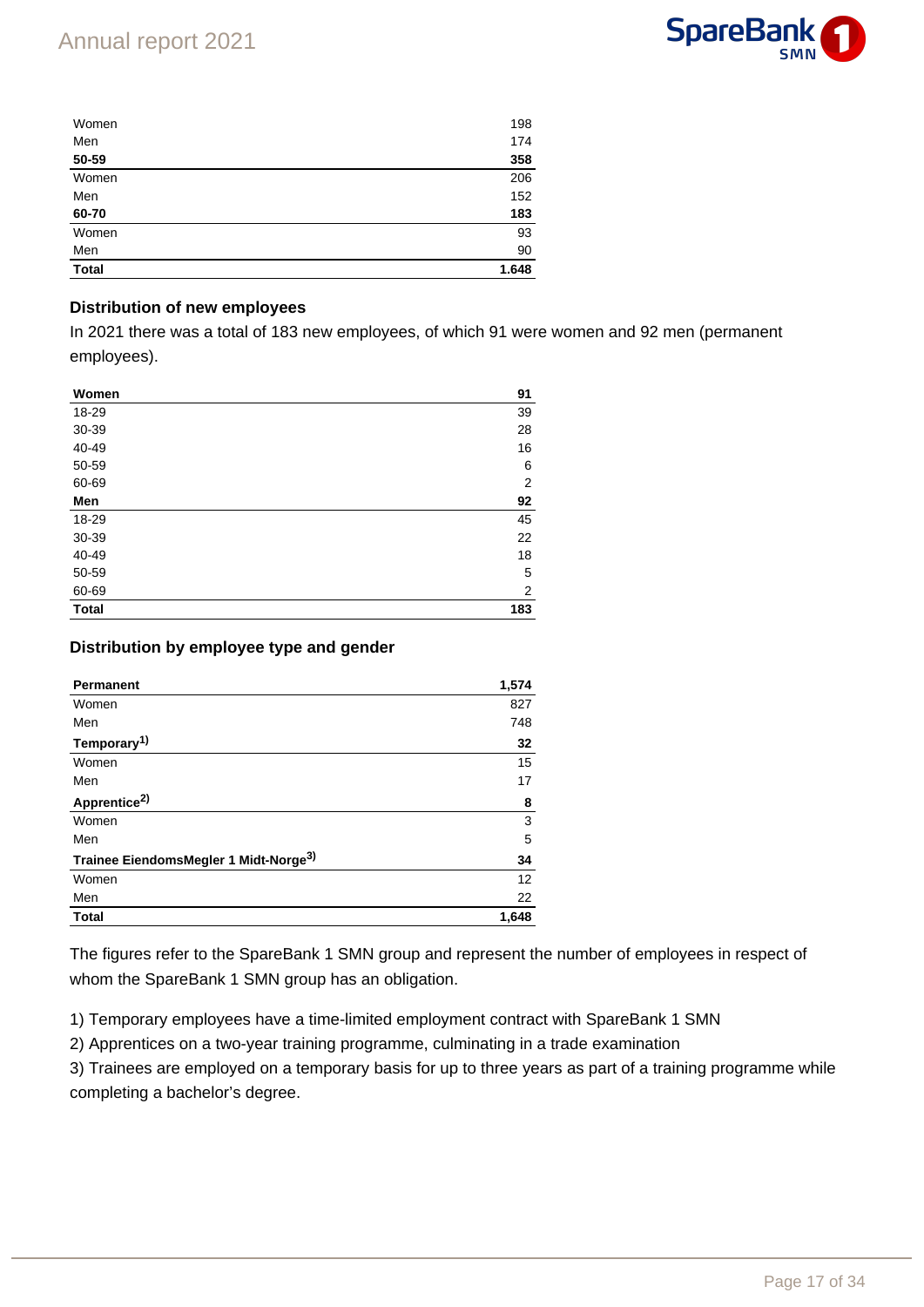



Women's share of men's pay by position level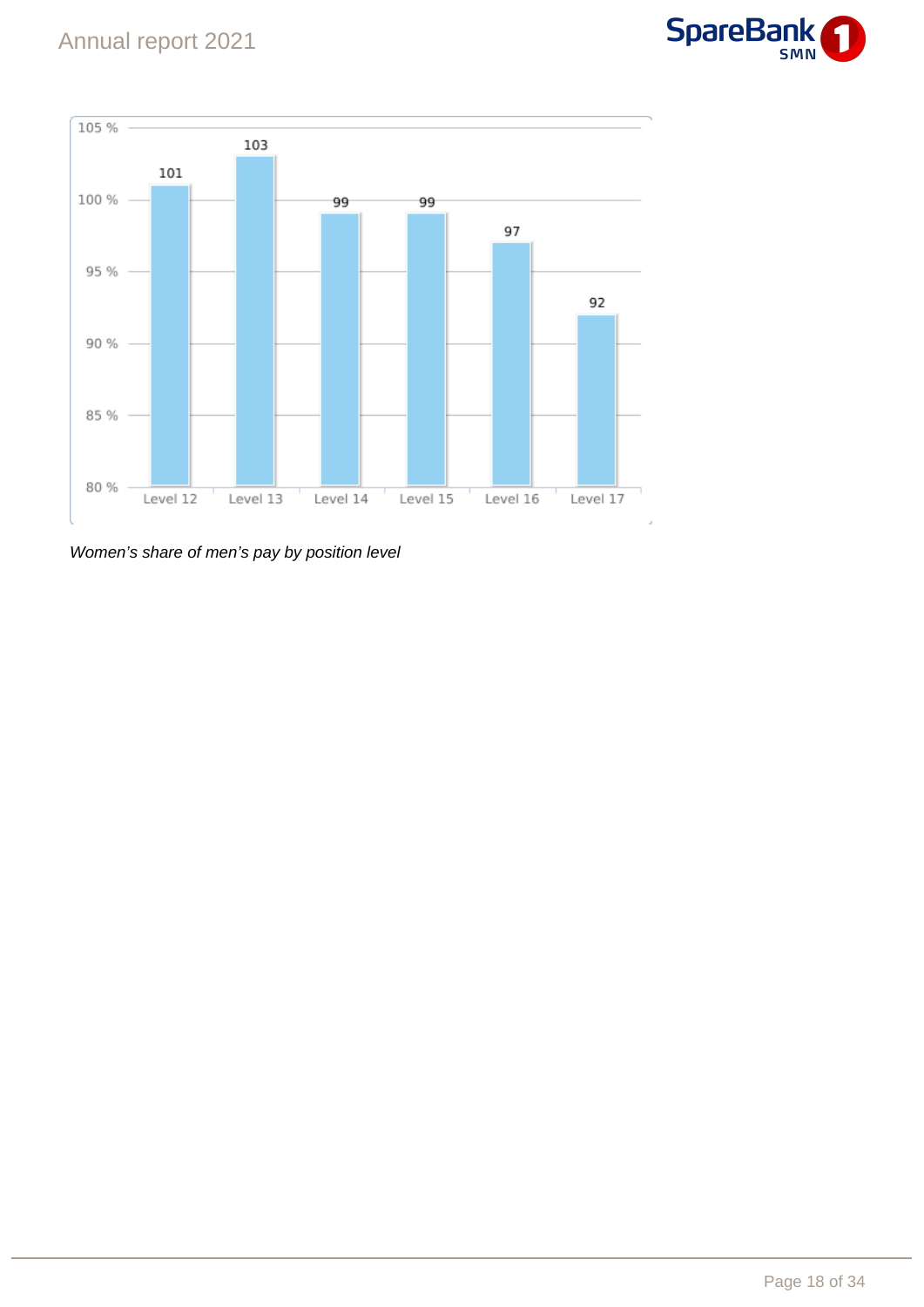

# Responsible operations and management

A wide-ranging corporate social responsibility is important for ensuring SpareBank 1 SMN's position as the preferred choice for its customers, employees and shareholders. That is why the group integrates CSR into all governance, internal steering documents, relevant policies and guidelines. All relevant documentation for the group's CSR and sustainability effort is assembled in the sustainability library at smn.no/barekraft. This library is updated on a continual basis.

The group's performance in corporate social responsibility and sustainability is reported under the globally recognised Global Reporting Initiative (GRI) standards.

### Responsible investments

Investments at SpareBank 1 SMN can be grouped into three categories:

- $\blacksquare$  Its own direct investments
- **Investments by administrative services mediated through the group**
- Investments of funds from the community dividend and SpareBank 1 SMN Utvikling

At the end of 2021 the group's investments in **certificate and bonds** came to NOK 30.8bn. In 2021 SpareBank 1 SMN increased the portion invested in ESG-rated bonds, which are in all essentials bonds issued by multinational organisations and covered bonds.

### **Investments by administrative services mediated through the bank**

SpareBank 1 SMN is concerned to offer mutual funds with high ambitions in sustainability. The mutual fund offering is built up through ODIN, which SpareBank 1 SMN indirectly co-owns, and mutual funds from other fund managers.

Assessment of the bank's overall offering is by way of periodical product revisions in collaboration with the other SpareBank 1 banks. This revision also takes in criteria such as environment, social conditions and governance (ESG). As part of the process of selecting and approving new mutual funds, the respective providers are required to satisfy the bank's guidelines for sustainable distribution and recommendation of such funds.

The bank's selection of mutual funds is reviewed at minimum annually to compare the funds' investments and guidelines with the bank's guidelines in order to guard against possible breaches. As recently as October 2021 one of the funds on SpareBank 1 SMN's mutual fund platform was closed to new subscription due to quideline breaches.

Recent years have seen growing interest in sustainable and green funds in Norway. SpareBank 1 SMN wishes to make it simple for customers to choose the most sustainable mutual fund available. To that end SpareBank 1 SMN maps on an annual basis, together with the other SpareBank 1 banks and through a collaboration with The Governance Group, the sustainability performance of all mutual funds on the trading platform.

The criteria by which the funds are ranked conform to SpareBank 1 SMN's own guidelines on sustainable distribution. The funds receive a point score based on how well they meet expectations as to negative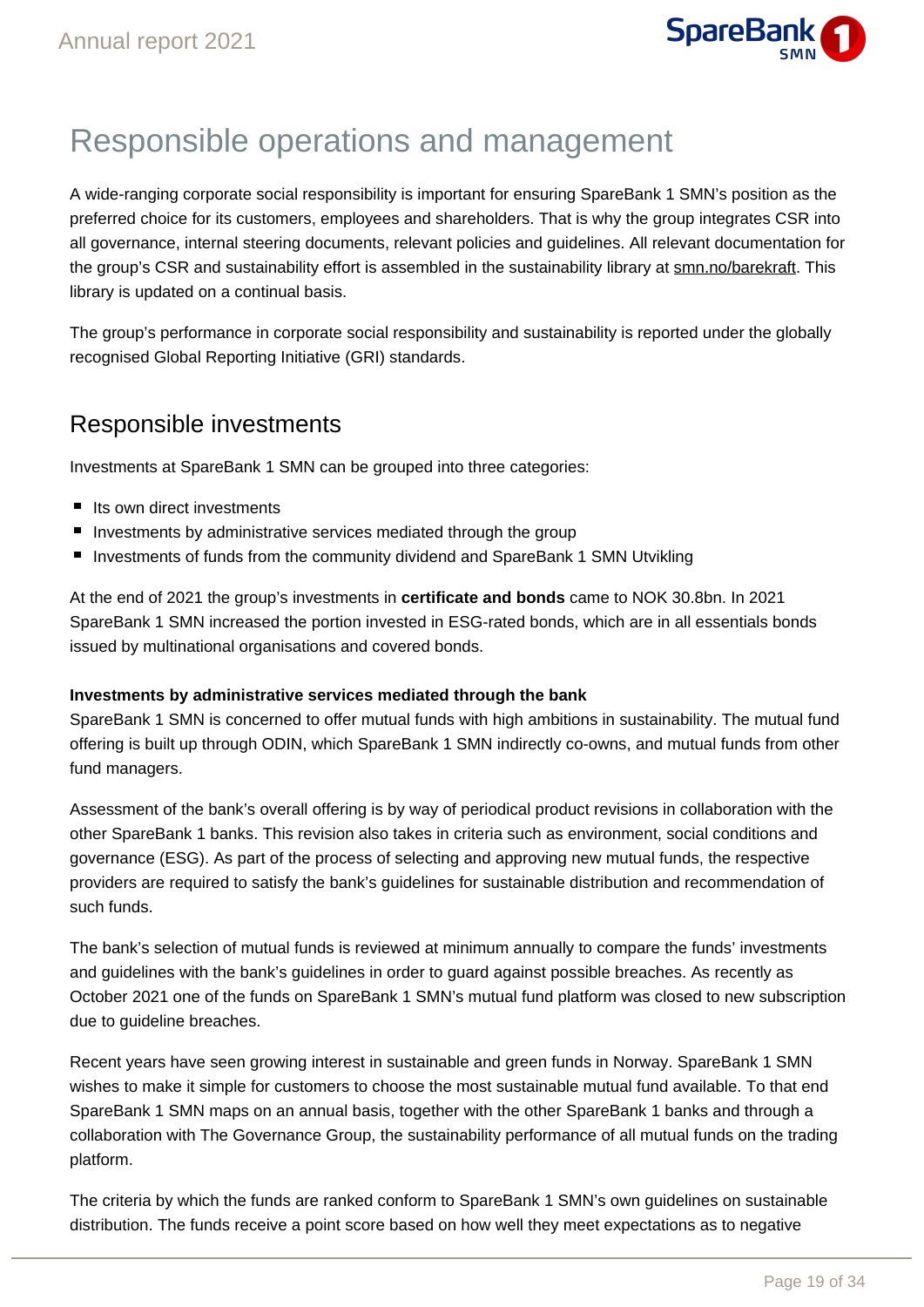

screening, positive screening and active ownership. Each fund's total score is then translated into a rating which is visible in the client's digital bank. You can read more about sustainability labelling of mutual funds at smn.no.

SpareBank 1 SMN has various mutual fund recommendations designed to suit a variety of customer preferences. Common to all recommendations is the criterion that all funds included in a recommendation have received a good rating under SpareBank 1 SMN's sustainability labelling.

ODIN Forvaltning AS has a focus on sustainable investments. This management company was the first asset manager in Norway to sign up to the UN principles for responsible investments in 2012. The company is a member of the Norwegian Forum for Responsible and Sustainable Investments (NORSIF), the Norwegian Corporate Governance Board (NUES) and Sweden's Sustainable Investment Forum (SWESIF). Sustainability considerations are an integral element of their investment philosophy, termed the 'ODIN model', and external rating agencies such as Sustainalytics are employed to conduct objective assessments of all companies in which ODIN invests. The upshot was that all ODIN's equity funds received the next best rating, 'B', in SpareBank 1 SMN's fund sustainability labelling system.

### **Investments by SpareBank 1 SMN Utvikling, and community dividend**

The mission of the foundation SpareBank 1 SMN Utvikling is to invest and manage donations to business and development projects for the common good, seedcorn activities or other non-profit causes that involve an ownership role and that stimulate innovation and value creation in SMN's market area. SpareBank 1 SMN Utvikling has ownership positions with a book value of NOK 31.9m.

Community dividend is the community's rightful share of the annual dividend on SpareBank 1 SMN's net profit. The community's share of total equity is just under 40 per cent, and the same share of the annual dividend is accordingly earmarked for non-profit causes. Priority is given to projects in the field of innovation and business development, art and culture, sports and outdoor recreation, sustainability and the environment along with humanitarian causes that strengthen the regional community.

The funds are held in an account with SpareBank 1 SMN, and the provision for distribution in 2021 was NOK 200m, of which NOK 100m was earmarked for activities and initiatives to set the stage for the reopening of society in connection with the relaxation of Covid guidelines in autumn 2021. The allocation is normally distributed relatively evenly between grassroots sports, culture and business development. See samfunnsutbytte.smn.no for an overview of allocations.

The mission of SpareBank 1 SMN Utvikling og samfunnsutbytte is to underpin sustainable investments and allocations, and reporting will be in accordance with that mission.

# Sustainable mutual fund products

SpareBank 1 SMN offers its customers several so-called green mutual fund products through various providers. They note growing demand for this type of product, and through ODIN Forvaltning AS expanded their range of green products as recently as December 2021 with the introduction of ODIN Bærekraft ('ODIN Sustainability'). Through ODIN Bærekraft, customers will have access to sustainable high-quality companies throughout the world that contribute to a more sustainable future.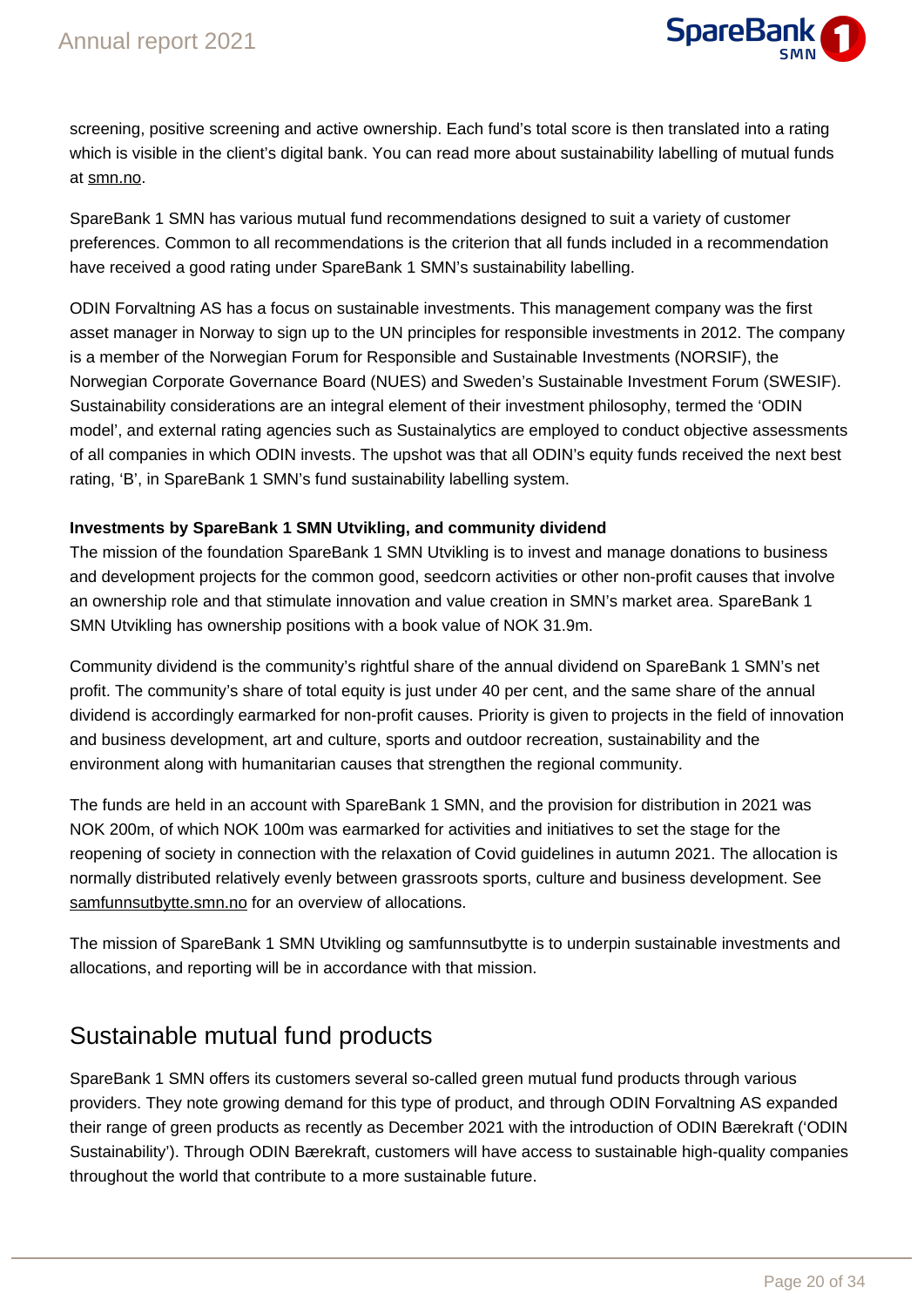

# Framework for issuance of green bonds

In keeping with the group's strategy for corporate social responsibility, SpareBank 1 SMN has prepared a framework for the issuance of green bonds (Green Bond Framework). The framework was drawn up in keeping with ICMA Green Bond Principles and supports the UN Sustainability Goals. You can read more at fn.no.

Qualified loans are grouped in categories:

- Green dwellings and commercial buildings
- Environment-friendly and circular economy adapted products, production technologies and processes with selected sustainability certifications
- Electric vehicles
- Renewable energy
- Sustainable agriculture/forestry

SpareBank 1 SMN has designated Multiconsult as adviser to identify the most energy-efficient residential and commercial properties, electric vehicles and renewable energy. Sustainalytics has undertaken an independent assessment of the framework.

As at 31 December 2021 SpareBank 1 SMN had issued green bonds worth NOK 14.3bn.

### Responsible credit practices - Retail Banking

SpareBank 1 SMN's credit strategy is adopted by the board of directors. The basic principle of sustainable lending to retail customers is enshrined in the bank's sustainability strategy. The requirements are operationalised by means of Retail Banking's credit policy and a credit manual which explains the bank's specific requirements with regard to procedures for the lending business.

Together with the bank's product policy, the credit procedures set the framework for sustainability in lending. The framework aims to ensure that the bank for example avoids imposing debt commitments that are counter to good advisory practices or prudent lending practices. The bank also advises customers against taking out loans where the purpose of the loan is considered unwarrantable. This applies for example to customers intending to borrow in order to send money to unknown recipients, to free up lottery winnings or an inheritance, or other typical types of fraud. Moreover, borrowing is disadvised in the case of customers with low debt-servicing ability. Persons who mortgage property as a guarantee for another's debt payment are disadvised on the same basis as borrowers.

In materiality analyses Retail Banking is considered to have greatest bearing on the themes of property and agriculture. Retail Banking has for example the opportunity to positively impact the housing situation. This may apply to its role as a driver of the inclusion of low-paid individuals and families in the housing market and offering other financial services with a positive effect on vulnerable groups in the community. It may also apply where raising the social profile of the customer offering is concerned. Retail Banking has in addition a role as driver in the construction and real estate industry in terms of its influence on property developers and its collaboration with EiendomsMegler 1 Midt-Norge with a view to a partnership able to exert a positive climate impact on construction projects and promote sustainable housing standards.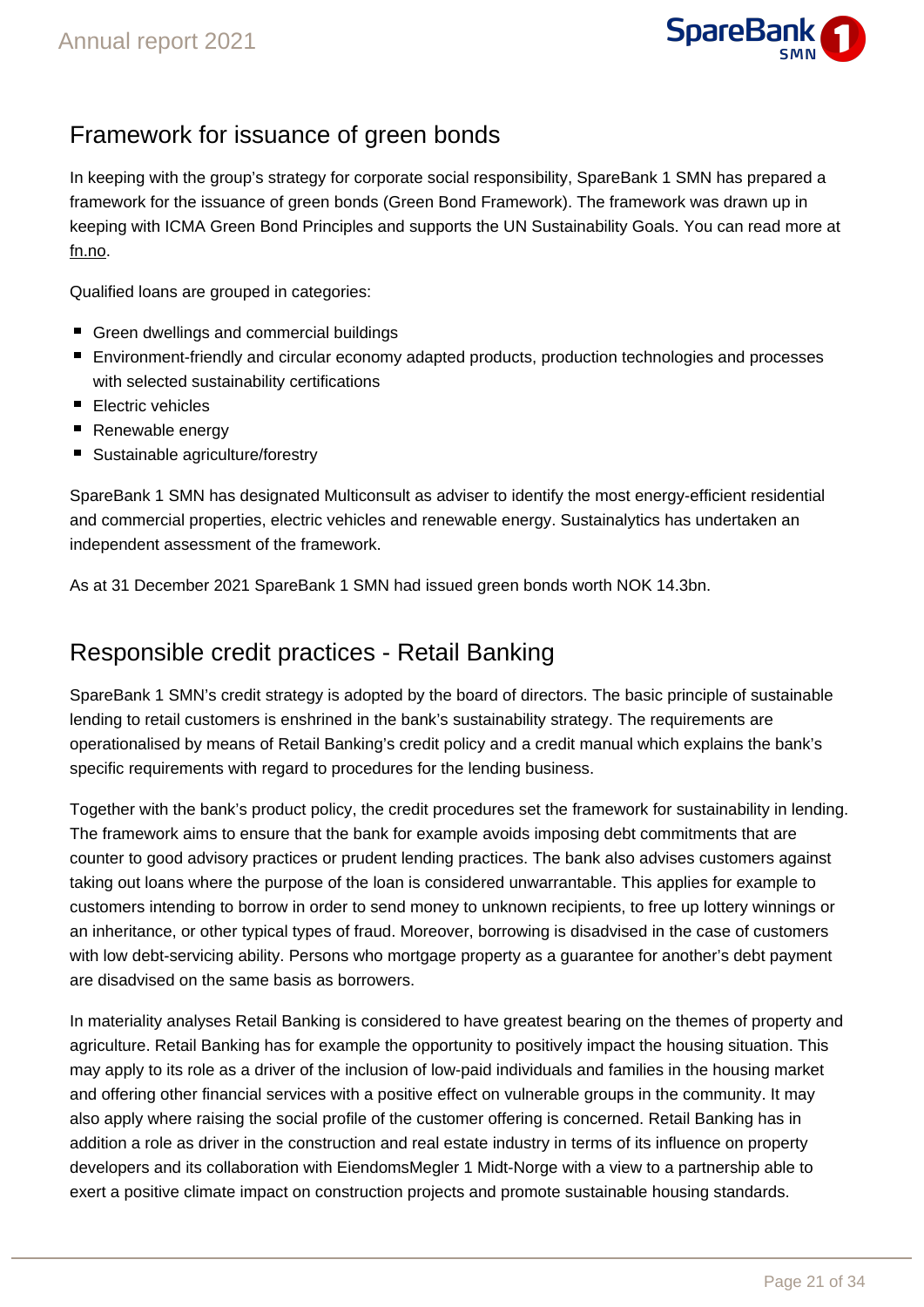

Retail Banking also works purposively to further develop concepts and products that lay a basis for the green transition:

- A broader offering of green products
- Coordination with EiendomsMegler 1 Midt-Norge to provide incentives for sustainable home purchases and provision of green financing for the refurbishment or upgrading of older dwellings.
- Coordination with government authorities, developers and EiendomsMegler 1 Midt-Norge to ensure that housing developers take account of house buyers' sustainability preferences and develop green products

The credit manager at Retail Banking, SpareBank 1 SMN, has operative responsibility for developing financing products and for ensuring the required focus on sustainability in this dimension. Retail Banking focuses on sustainability and the green transition through concept and product development, targeted customer initiatives and collaboration within the group and with partners.

The portfolio of green loan products is well established and was extended in 2021. Energy classification of objects has been implemented making it possible in future to measure and monitor the loan portfolio's climate footprint. Through its collaboration with EiendomsMegler 1 Midt-Norge, Retail Banking has developed concepts with a view to encouraging developers and consumers to take green initiatives and make green choices. A successful collaboration along similar lines has been established with SpareBank 1 Kreditt with a view to offering appropriate counselling and solutions for customers in financial difficulties.

In the agricultural sector Retail Banking wishes to be a driver for the success of Landbrukets klimaplan ('climate action plan for agriculture'). Product development and advice supporting sustainable management of natural resources, sustainable production on farms and cooperation with business and industry will work to that end. The bank will by that means encourage customers and business connections to size up the current sustainability of their business and to consider how to adapt for the green transition. The stewardship precept is a mainstay: a farm property should be passed on in a better state than when the present holder took it over. This creates the basis for a long-term perspective, investment and environmentfriendly management. With a view to strengthening financial advisory capabilities, the agricultural sector has established closer collaboration with SpareBank 1 Regnskapshuset SMN which offers both specialised banking and accounting competencies in agriculture.

# Responsible credit practices – Corporate Banking

In 2021 SpareBank 1 SMN took its systematic work on responsible lending to corporate clients a stage further, and the board of directors adopted a new sustainability strategy. Work continues on new credit policy rules that impose expectations and requirements with regard to clients' ESG standards and when financing investments.

Mapping of ESG and environment standards at major loan clients is well under way on a sector by sector basis. Work is also ongoing to implement a tool to simplify mapping of all types of businesses regardless of sector. Credit policy rules and mapping are based on the EU taxonomy. In sectors where the taxonomy currently does not provide guidelines, the group's industry experts are consulted.

The supply of relevant information is to some extent limited, due both to the absence of government reporting requirements and to wide variation in customer awareness. For the time being SpareBank 1 SMN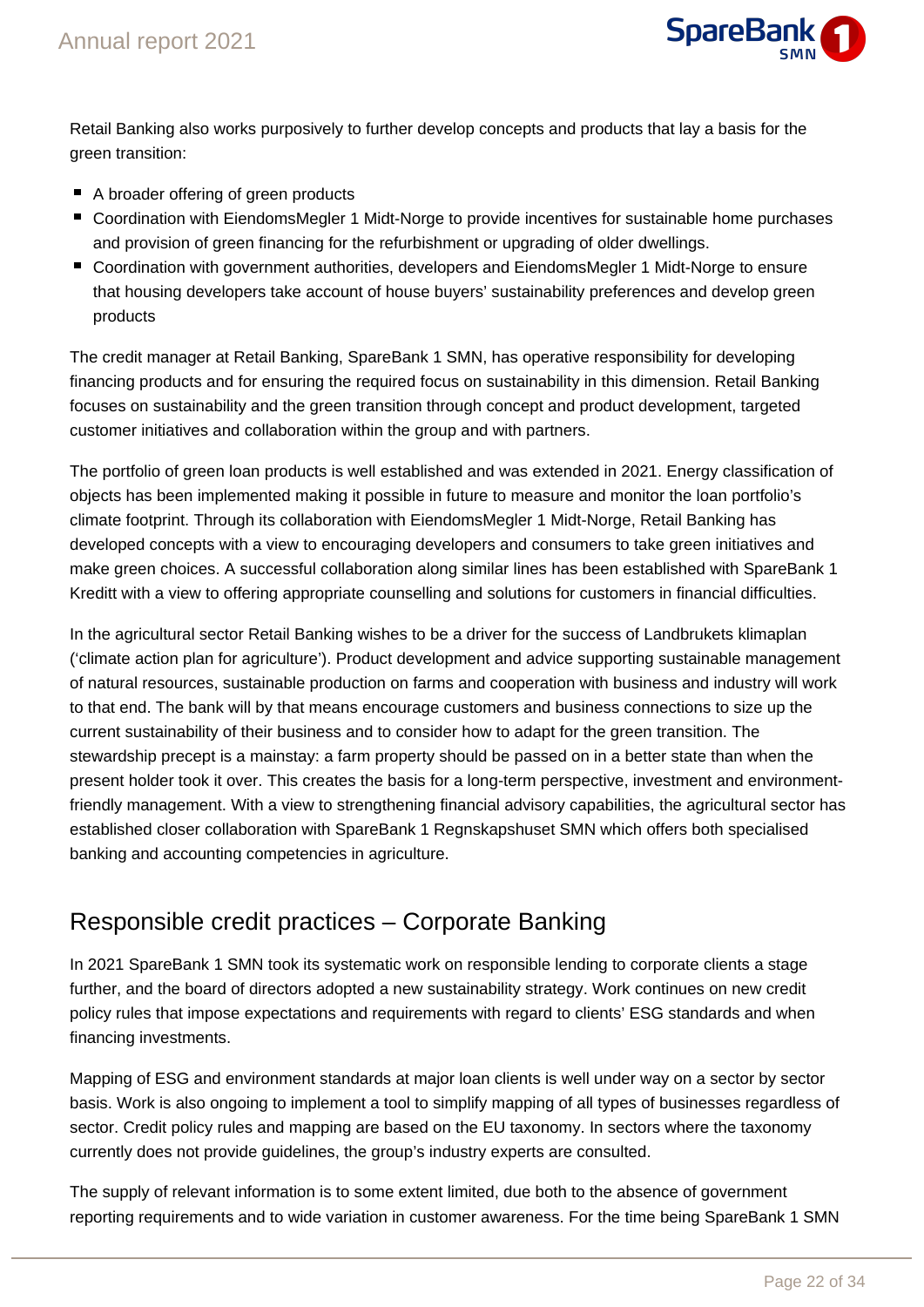

relies on urging businesses to compile and share information and data. On a positive note, the bank sees a gradual increase in customer awareness through the dialogue that arises in connection with information gathering.

All those involved in granting credit to businesses, or in investment decisions related to the bank's or SpareBank 1-alliansen's investment decisions, are required to be familiar with the bank's principles. To that end all credit staff undergo continual training, and those principles guide the purposes for which money may be lent. The principles also guide how the bank is to conduct itself and influence joint financing decisions in instances where the bank itself is not in a dominating position.

SpareBank 1 SMN does not wish to finance businesses or projects that do not operate in keeping with the bank's requirements, and existing corporate clients are expected to take steps to rectify any circumstances that breach those requirements. The bank is bound by loan covenants with existing clients, but any failure to take steps to act to comply with the bank's requirements does entail increased risk. This could result in new pricing being imposed on the borrower. Green deposits have also been introduced, and the establishment of green purpose-based loan products is being considered.

In smaller credit cases, standard credit tools are employed. Where larger credit cases and exposures reviewed by the credit committees are concerned, standard questions on the client's sustainability status and progress are employed. Work is also ongoing to integrate a more detailed mapping and assessment of sustainability into the credit tool itself through control points linked to the theme. The authorisation system quality assures documentation of sustainability assessments. It is in above all when the credit committees come into play that these assessments receive attention and are quality assured.

Documentation of sustainability assessments is a theme of the internal audit, along with reviews of the ESG models and regular reviews of the quality of credit procedures. Credit strategy and guidelines, also with regard to sustainability, are reviewed at minimum annually.

# Responsible marketing of products and services

Providing sound, responsible advice in all life phases to private individuals and firms is absolutely central to SpareBank 1 SMN's customer offering and thus also to its marketing. The object is to enable clients to make good financial choices in the short and long term alike. To that end, SpareBank 1 SMN is illuminating a variety of financial themes in the corporate market, retail market and real estate agency spheres. Content articles in blogs, social media and traditional media are important means of projecting information to customers. In addition, our webpages aim to be informative both as regards the product itself and in terms of advice to ensure that the customer makes the right choices in the purchasing process.

In 2021, the Bedriftsløftet ('boost to businesses') and Bank+Accounts concepts were an important aspect of SpareBank 1 SMN's catering towards the corporate market. Both concepts aim to make it easier for firms to succeed, whether in the start-up phase or after a period of operation. The group contributes efficient administrative processes along with products and advisory services that help firms to grow in a profitable and responsible manner.

2021 saw a major focus on advisory services to the personal market both through advertising and the development of interdisciplinary teams at the branches, which in sum makes the best advice available to the customers all according to their needs. For personal customers there was also a focus on their ability to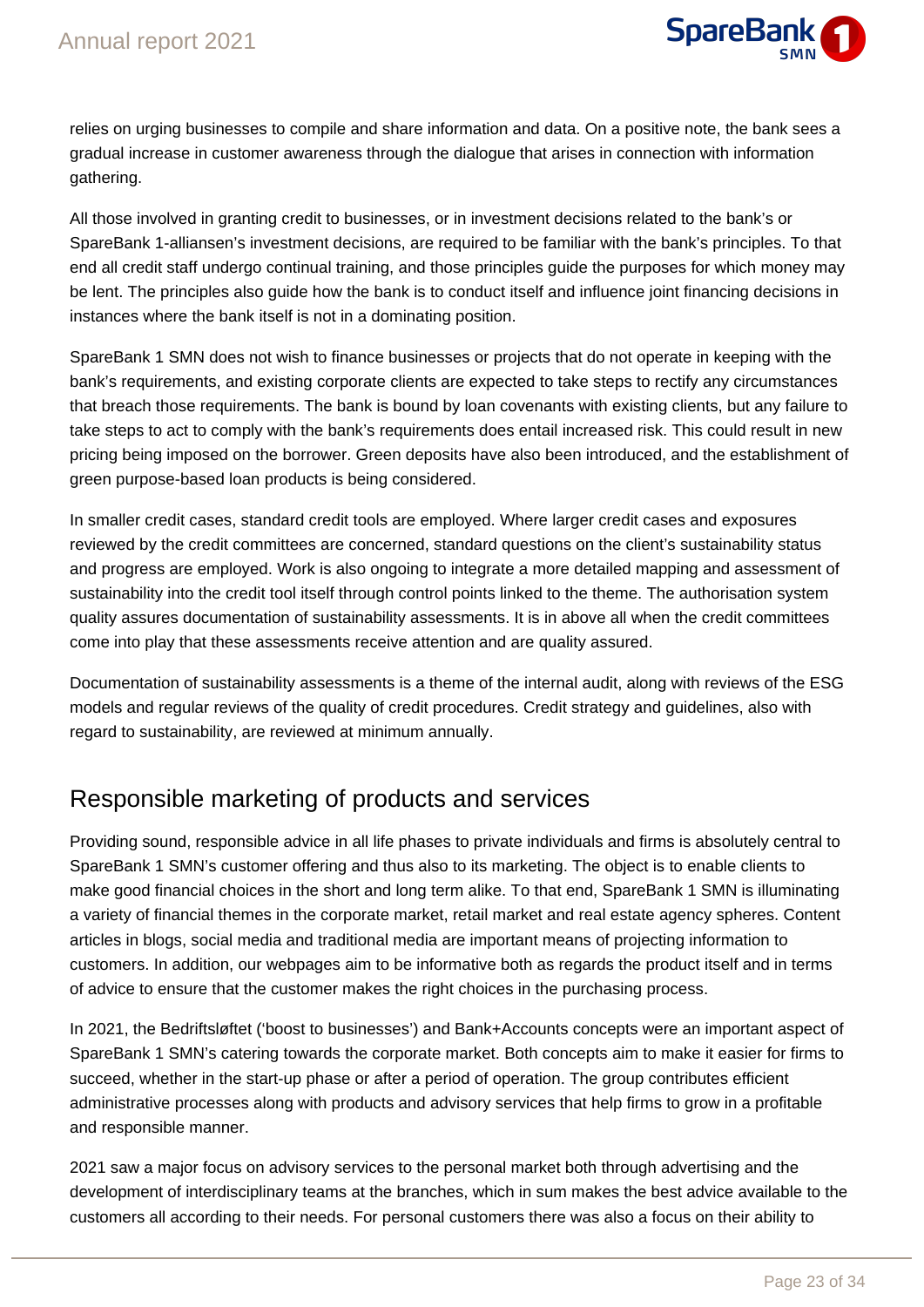

make responsible decisions as regards green borrowing. In addition, SpareBank 1 SMN launched Mitt klimaspor ('my climate track') in the digital bank which allows customers to view their climate footprint based on their consumption and transactions.

In the field of digital marketing the bank put greater emphasis on information and tips to customers in existing customer relationships in 2021. This may be tips on how to make smarter use of the bank, on the qualities of products and services of which the customer may not be aware, and which may help to improve the customer's financial situation in the short or long term.

Before SpareBank 1 SMN launches or distributes products or services, it assesses them for their impact on the target group concerned. Based on a systematic risk appraisal, independent assessments are obtained in relation to law, data privacy, security, ethics and intelligibility for the target group. In addition, all marketing activities are quality assured under data privacy and GDPR requirements.

Our policy on responsible marketing is available in our sustainability library at smn.no/sustainability.

SpareBank 1 SMN recorded no breaches of, or complaints regarding, marketing activities in 2021.

### Personal data protection

Large volumes of personal data are managed, processed and owned through the group's services, which imposes strict requirements on the application and observance of key principles of personal data protection such as confidentiality, integrity and accessibility. SpareBank 1 SMN's obligations are described in detail at smn.no/personvern and are enshrined in our data privacy policy.

A designated data protection officer assists the group CEO in meeting requirements as to treatment of personal data. The data protection officer also prepares an annual report directly to the board of directors of SpareBank 1 SMN. The report covers the areas on which the data protection officer has focused, the observations made and risk areas to be included in the further work on personal data protection.

In 2021 the group sought to strengthen and improve its data privacy effort and to build a robust data privacy setup internally and in interaction with SpareBank 1 Utvikling which is our most important data processor. The ambition for 2022 is to continue the implementation of the new data privacy setup, conduct training programmes and continue efforts to close identified gaps.

SpareBank 1 SMN has a low threshold for reporting breaches of personal data security to the Data Inspectorate. The group received two complaints from customers related to personal data security in 2021, and reported nine deviations classified as leaks or loss of personal data to the Data Inspectorate. The group received no penalty charges or injunctions from the Data Inspectorate in 2021.

### Information security

In 2021 SpareBank 1 SMN, like the financial industry in general, noted an increase in malicious attacks on our infrastructure and services. The group also continues to experience instances of malicious players 'phishing' in particular for card and electronic customer identification details (BankID) in order to misuse them for their own gain. Security architecture and new security solutions geared to new threats have high priority. SpareBank 1 SMN accordingly participates in SpareBank 1-alliansen's work on security strategy.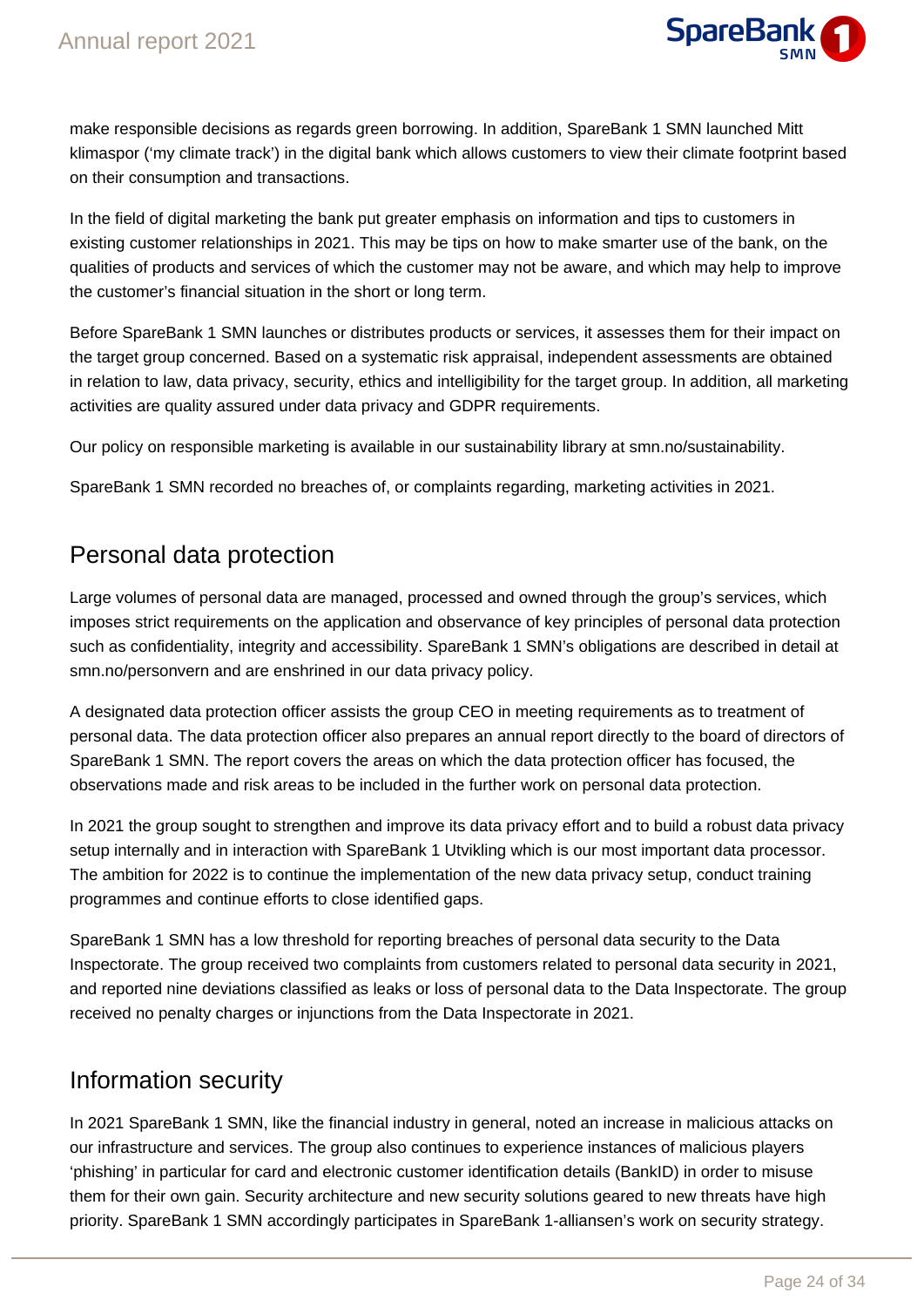

The increased capacity needed to provide the requisite security, high business continuity and reliable customer services is now in place. Information security in the context of open banking, coordination and cloud services has a particular priority.

SpareBank 1-alliansen's information security policy is the basic governing document for all information processing. The group operates a policy for the outsourcing of IT services as well as a joint security strategy for the entire alliance. Outsourcing of critical or important services is considered by the board of directors and reported to Finanstilsynet (Norway's Financial Supervisory Authority). Continual monitoring of the bank' s systems is delivered by the department for operative information security in SpareBank 1-alliansen.

Regulations on the use of information and communication technology (ICT) guide the work on information security, and SpareBank 1 SMN is regularly audited by the internal and external audit functions alike under those regulations.

Responsibility for data and cyber security rests with the IT and Security Department at SpareBank 1 SMN. The department comprises 19 FTEs. With formal responsibility for the data and cyber security area, the department also largely performs the operative tasks. Parts of these tasks are outsourced to partners and suppliers. The department's own employees control access to systems and data and are responsible for basic server security and correct access level for employees, software to protect systems and services against unauthorised access and for backup of locally stored data.

In addition, the department cooperates closely with SpareBank 1 Utvikling as executing partner in a number of areas, including cyber security and round-the-clock security monitoring and incident reporting. TietoEvry delivers a shared, basic client-server platform to SpareBank 1-alliansen. This ensures that recent versions of operative systems are in use and that the systems are supported by security updates at least once a month.

SpareBank 1 SMN has established a number of technical security measures with regard to information security in which training and awareness-raising are at centre stage. The bank's competence and attitudemoulding programme for information security, Passopp, contributes to strengthening the security culture across the entire organisation. Based on the results from Passopp, the group conducts analyses and prioritises focal areas for future competence and attitude-moulding courses.

Customers find tips and advice on safe and secure use of the bank's services at smn.no.

## Preventing economic crime

Economic crime related to money laundering and terrorist financing threatens world security and the global economy and has become a societal problem that undermines established systems in democratic and wellfunctioning welfare societies like Norway. Attempts to commit money laundering and fraud against the bank' s customers are ever more sophisticated and increasingly carried out by criminals operating digitally across national borders. This, in combination with a growing number of financial actors, cross-border transactions and new products and services, has led to a non-transparent market and has had major consequences for local communities, individuals and businesses.

SpareBank 1 SMN is under a mandatory obligation to implement measures to prevent and expose money laundering and terrorist financing under the legislation and international standards in force at any time. In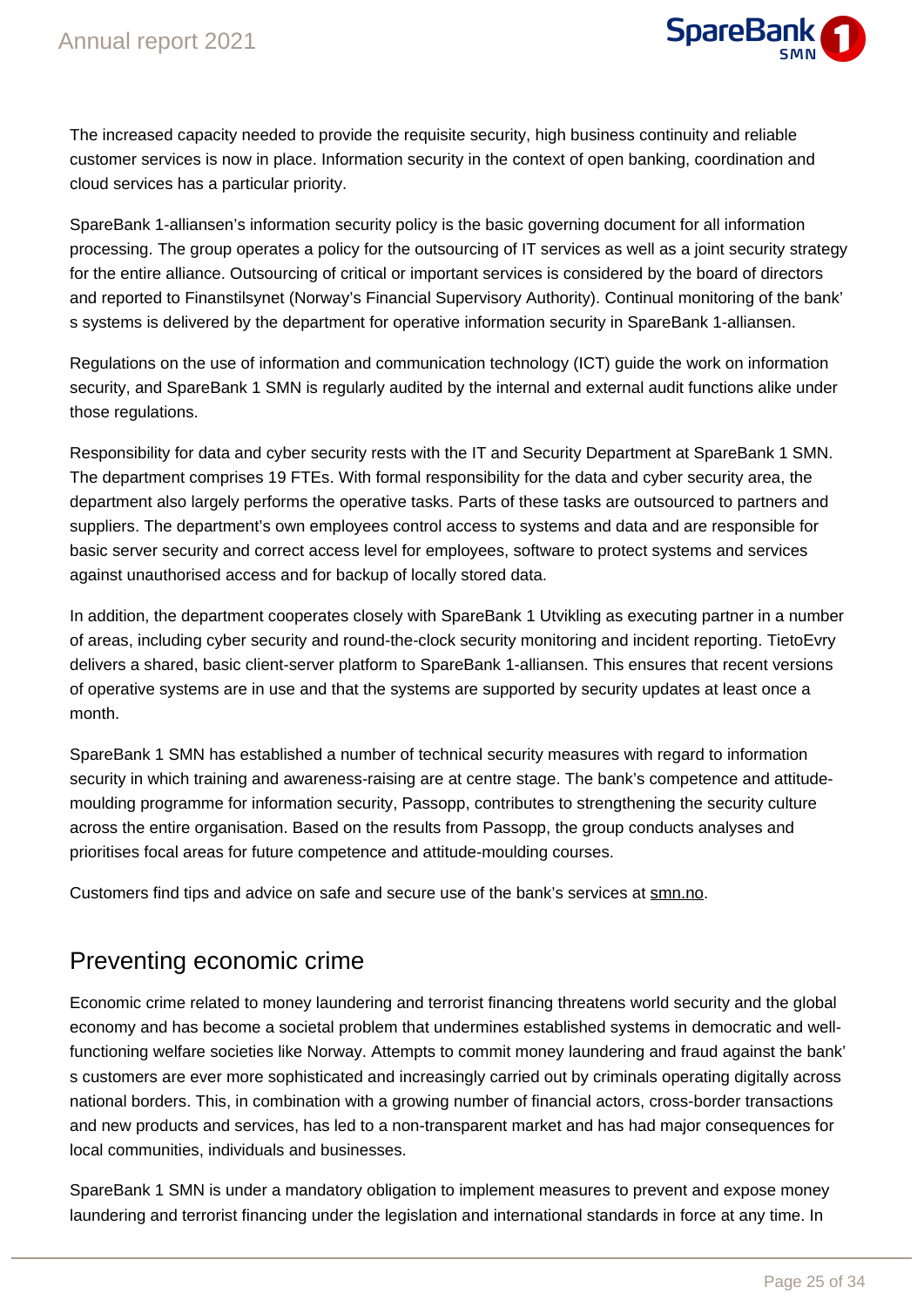

order to adapt to the changes, the group made a considerable effort in 2021 to identify and assess the bank' s risk of money laundering and terrorist financing and adjusted its procedures and process descriptions accordingly. Transactions are monitored on a continuous basis, and ongoing and extended customer due diligence is carried out with a basis in a risk-based approach designed to uncover unusual or suspicious transactions. Anti-corruption forms part of the anti-money laundering effort.

In addition internal controls are conducted in the business lines along with compliance controls to verify that the risk assessment is satisfactorily geared and documented to the risk in question. Deviations and improvement measures are continuously assessed and reported quarterly to the board of directors of SpareBank 1 SMN.

In addition to the law requirements mentioned, SpareBank 1 SMN recognises its dependence on customers' confidence in the bank's ability to handle matters related to economic crime in an effective and orderly manner. In order to further strengthen efforts in this area, the Economic Crime Department was established in November 2021. SpareBank 1 SMN will in 2022 continue the work done in 2021 and will seek through a closer focus on data and analysis to secure technological solutions and processes that strengthen the group in its fight against fraud, money laundering and terrorist financing in the future.

Staffing was strengthened through the year and in 2021 a total of 61,117 transactions were identified for further checks by the transaction monitoring function. 257 cases were reported to the National Authority for Investigation and Prosecution of Economic and Environmental Crime (Økokrim) and 20 cases were taken in for analysis by Økokrim.

### **Strategic basis**

SpareBank 1 SMN has clear procedures and a governing document designed to assure compliance with the anti-money laundering legislation, including an anti-corruption policy. The head of Economic Crime reports quarterly to the board of directors.

### **Responsibility for the area**

The anti-money laundering officer and the head of Economic Crime hold overarching responsibility the bank' s handling of matters related to economic crime.

### **Objective of the area**

The objective is to guard against and prevent misuse of the financial system for money laundering and terrorist financing purposes, to safeguard the bank's customers against exposure to fraud, to prevent the bank's customers exposing others to fraud, and to prevent fraud against the bank itself.

### **Training**

SpareBank 1 SMN worked continuously in 2021 on training and attitude-moulding measures for all managers and employees. Efforts are also ongoing to put in place a structured, overall training plan.

### **Statistics**

61,117 transactions were identified for further checks in 2021 and 257 cases were reported to Økokrim. 20 cases were taken in for analysis by Økokrim.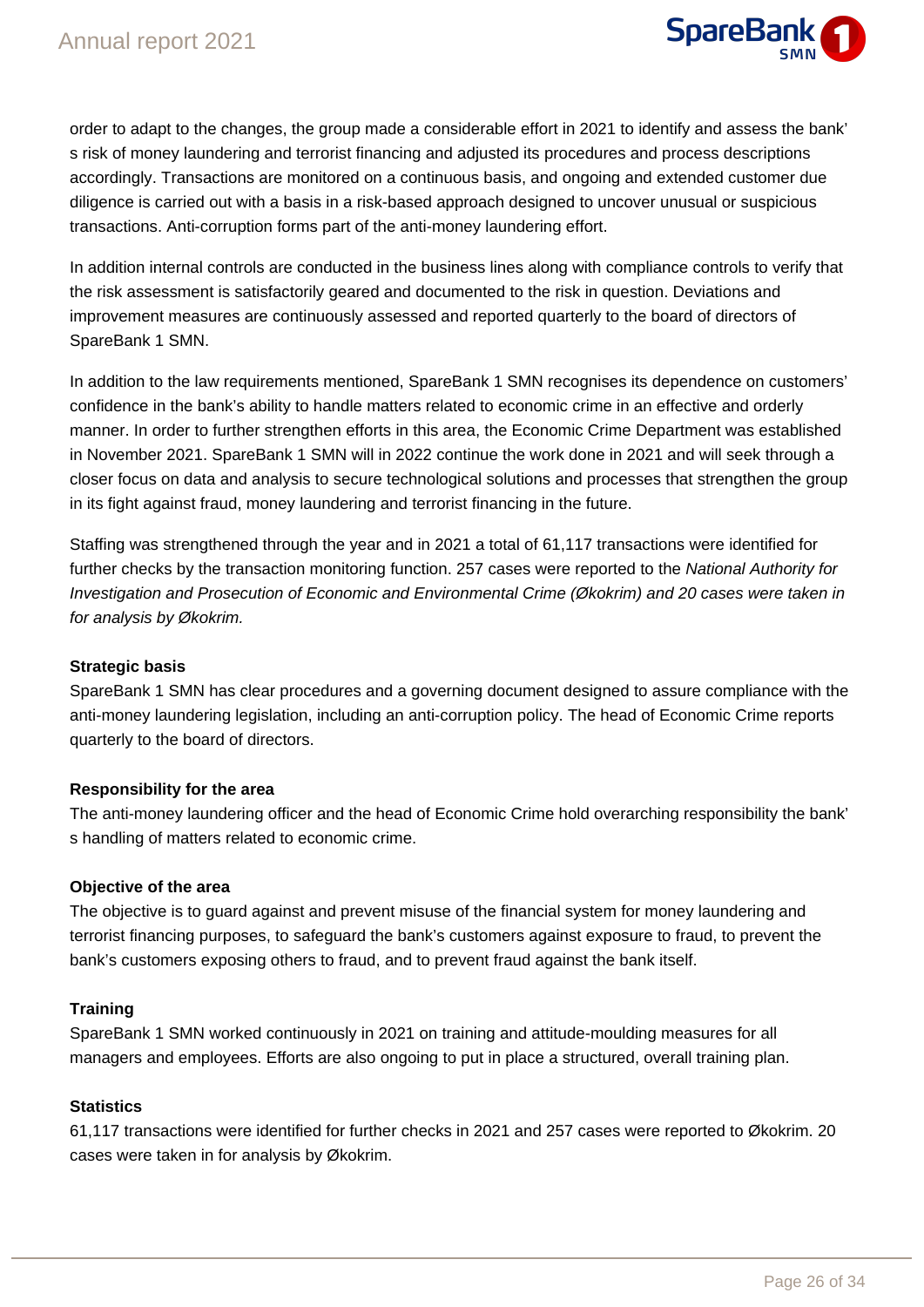

# Anti-corruption

Corruption is a form of economic crime that is destructive for society as a whole and undermines lawful business activity and honest competition. As a financial services group, SpareBank 1 SMN acknowledges its dependence on the trust and confidence of its customers and the market, and its aim is that the bank should be recognised for the high ethical standard of its staff members and elected officers.

Zero tolerance of any form of corruption is enshrined in the group's ethical guidelines.

"Corruption is not tolerated, whether in the group or among our partners. Staff members who are involved in bribery or other forms of corruption may be reported to the police and held personally liable."

Risk assessment is central to all development of products and services at SpareBank 1 SMN. The risk of corruption is invariably assessed (sustainability/ESG risk). The most significant corruption risks that have been identified relate to the financing process. One such risk may be in the form of irregularities/corruption related to the approval of credit exposures. This applies to financing of retail and corporate customers alike. Our ethical guidelines make clear that employees must avoid entering a relationship of dependence on the group's clients or suppliers, and that employees shall maintain a conscious alertness to attempted corruption and any form of facilitation payment.

When SpareBank 1 SMN purchases products from other suppliers, clear requirements are imposed on the supplier with regard to anti-corruption. These are formulated in a supplier declaration which is a standard annex to all contracts and is signed upon entry into a contract.

All employees are familiarised with the guidelines regarding anti-corruption through various training and attitude-moulding programmes. Should the guidelines nonetheless be breached, sanctions will be imposed on the individuals concerned. The bank operates an anti-corruption policy which describes the most important elements of the work of preventing and combating corruption and unethical conduct. These include adequate procedures and systems for whistleblowing and exceptions handling in connection with corruption.

There were no reports of corruption or suspected corruption at SpareBank 1 SMN in 2021.

### **Strategic basis**

Ethical guidelines and an anti-corruption policy which defines corruption, the group's stance on corruption, how corruption is to be followed up and who has responsibility in the respective areas.

### **Responsibility for the area**

The executive director of Technology and Development has overarching responsibility for the group's anticorruption effort.

### **Objective of the area**

The group has zero tolerance of any form of corruption and works proactively to make this known to employees, customers, partners and shareholders. Corruption is also combated through the anti-money laundering effort.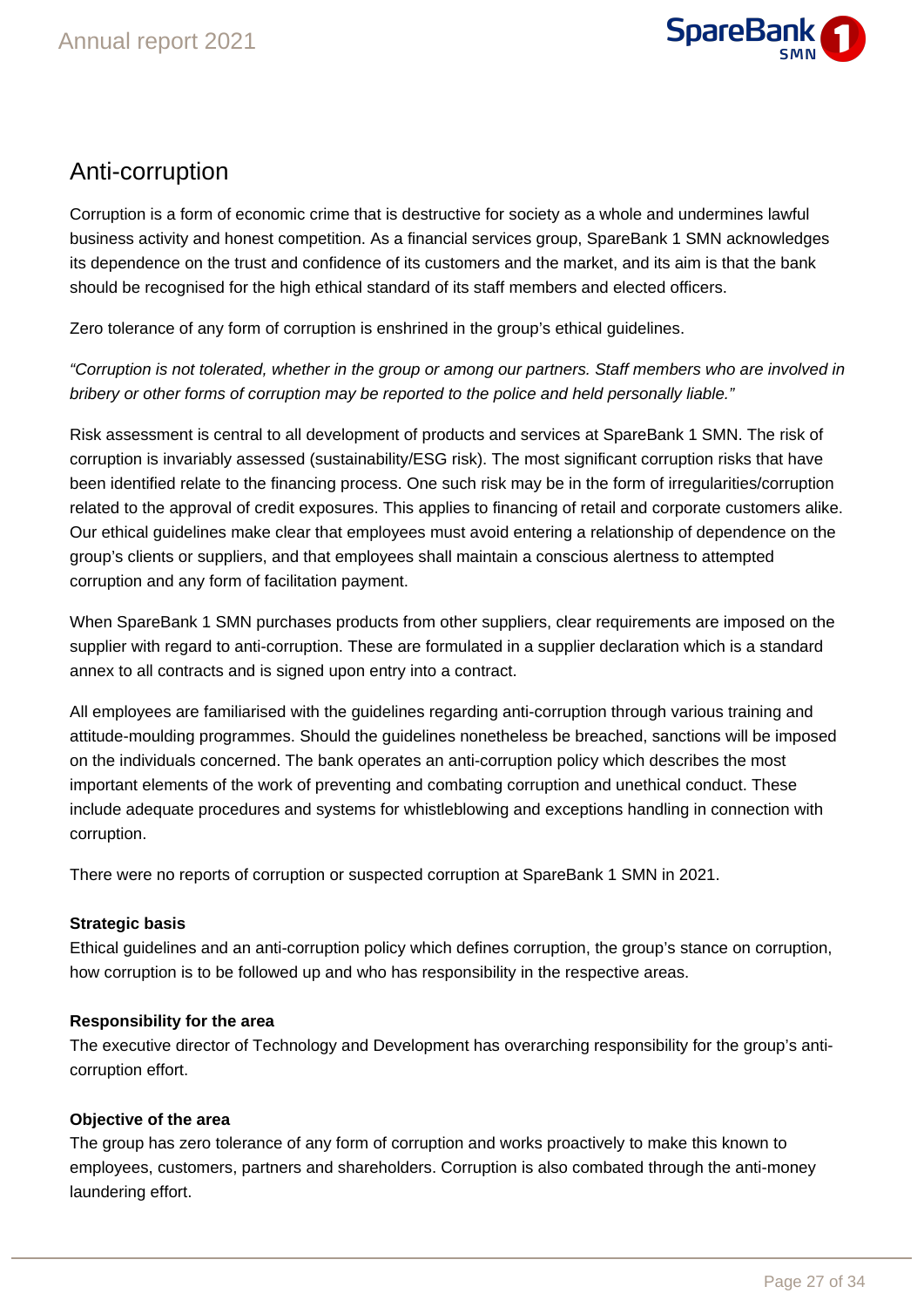

### **Training**

SpareBank 1 SMN provides training and guidance to all employees to enable them to assess the risk picture for corruption, recognise indicators of corruption or attempts at corruption, and on how they should fulfil their obligations in accordance with policy. In autumn 2021 all employees attended an 'ethics week' in which e-learning and reflection tasks related to corruption were part of the programme.

## **Compliance**

SpareBank 1 SMN shall ensure that the body of rules and regulations governing its activities is identified, implemented, complied with and monitored. In the bank it is the compliance function that is responsible for uncovering and preventing risk related to compliance with external and internal rules. Its task is to perform risk assessments, to monitor and test compliance with rules and regulations, and to implement training activities and provide advice and guidance to the organisation in relation to rules and regulations.

The compliance function submits a quarterly report to the group CEO, the risk committee and board of directors. The report contains an overview of new statutory requirements, a summary and review of controls carried out and proactive measures taken, instances of non-compliance, as well as complaints and correspondence with public authorities.

The regulatory framework applying to banking and finance is wide ranging and continually changing, so too in 2021. In 2021 there was a particular focus on compliance with the regulatory framework governing antimoney laundering, personal data protection and saving. This will continue into 2022, in tandem with continual monitoring of the regulatory picture to capture new developments necessitating follow-up by the group, such as the implementation of a new financial contracts act and new requirements in the sustainability sphere.

The bank's compliance function is also responsible for ensuring that the respective subsidiaries have in place functions that provide satisfactory internal controls pursuant to applicable requirements.

### Sustainability in property and procurement

### **Property**

SpareBank 1 SMN collaborates closely with Kjeldsberg Eiendomsforvaltning (KEF) in the fields of property management and energy and environmental monitoring of the group's business. As part of this collaboration KEF gathers energy and environmental data for the building stock at a number of SpareBank 1 SMN's locations, and building operators can be rapidly called out to the locations to repair any faults. The collaboration represents a unique duality in the management of the group's properties inasmuch as energyintensive faults are rapidly uncovered and repaired without need of bureaucratic paperwork. Moreover, absolutely clear requirements are set in the collaboration between SpareBank 1 SMN and Kjeldsberg Eiendomsforvaltning in terms of annual energy reduction targets for the property portfolio which support the group's sustainable development strategy.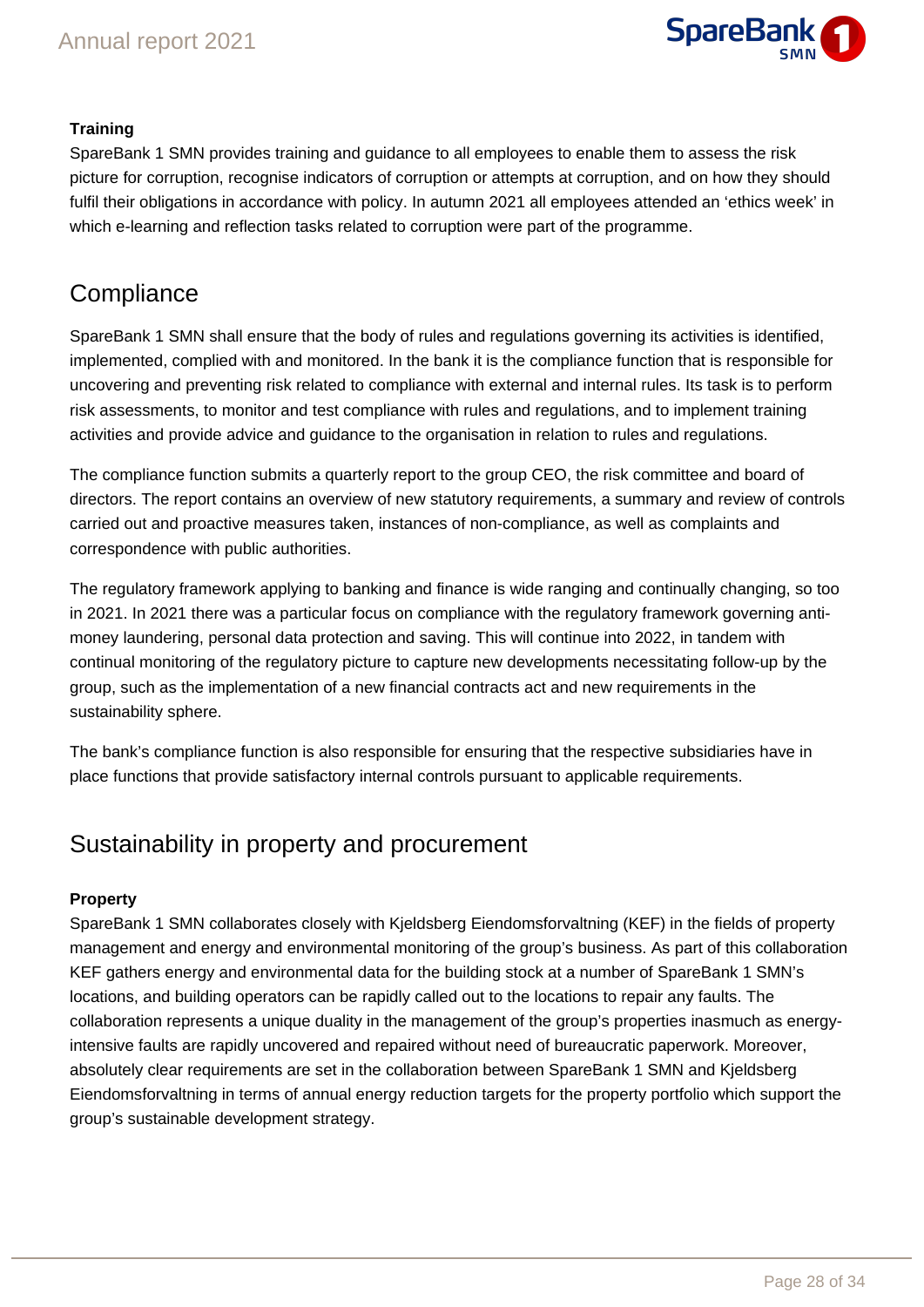

One energy efficiency initiative was implemented at the Head Office in Søndre gate in 2020/2021. This was in collaboration with building owner Entro and with support from Enova, a state-owned enterprise working for Norway's transition to a low emission society. This initiative yielded an energy reduction of about 20 per cent compared with the reference year 2019.

SpareBank 1 SMN has for several years used 'Environmental Lighthouse' as a tool for reporting sustainability parameters at area level. In 2021 it strengthened the tool's relevance and utility for the group. This was achieved by restructuring the oversight of the branch network and ensuring that banking and finance requirements that govern the bank's loan and investment portfolio are included in the follow-up performed through Environmental Lighthouse. The bank has accordingly decided on the establishment of a number of measuring points reflecting what portion of the portfolio can be classified as green/sustainable. The required reporting and follow-up at the local level has been well received among the bank's employees in their work with Environmental Lighthouse and will serve to boost internal awareness of and motivation with regard to the core business's sustainability. Furthermore, an 'Environmental Lighthouse index' has been devised in connection with the banking and finance criteria to show how the bank applies the criteria, and also to provide an easy-to-grasp tool to navigate relevant documentation. The index is available in our sustainability library at smn.no/sustainability

An aim of SpareBank 1 SMN is to encourage customers and employees to make conscious, personal and professional choices that contribute to make the group and the group's products more sustainable. A measure being planned through the ongoing processes is to actively turn SpareBank 1 SMN's procurement role to account by supplementing invoice details with questions on suppliers' climate and environmental profile. The bank seeks by this means to actively encourage suppliers to obtain their own environmental certifications and climate accounts, and set other objectives in keeping with the Paris Agreement.

### **Procurement**

SpareBank 1 SMN's procurement policy requires all purchase contracts to include documentation of corporate social responsibility. Suppliers shall at minimum meet and abide by the requirements of local, national and international laws, rules and principles (including provisions regulating matters such as remuneration, working time, health, environment, safety and anti-corruption). Where invitations to tender or bid are concerned, SpareBank 1 SMN requires offerors to document approved environmental certification.

Suppliers have a notification obligation, and SpareBank 1 SMN is entitled to conduct inspections and audits. Suppliers undertake to act in an ethically correct manner in connection with production and contracts for deliveries to SpareBank 1 SMN. The same requirements apply to the supplier's sub-suppliers and partners associated with any contract for delivery to SpareBank 1 SMN.

Any breach of the provisions governing corporate social responsibility is deemed to be a breach of contract and may give grounds to void the contract. A standard enclosure on SpareBank 1 SMN's corporate social responsibility shall be a part of all contracts underlying SpareBank 1 SMN's purchases.

SpareBank 1 SMN is a substantial purchaser of goods and services, both locally and as an alliance bank. Sustainability in the group's purchases involves promoting suppliers' awareness of their supplier chain and of the effort they make to reduce negative impacts on the environment, social conditions and ethical business activity throughout their supplier chain. SpareBank 1 requires suppliers to have in place guidelines on sustainability, which must be translated into action.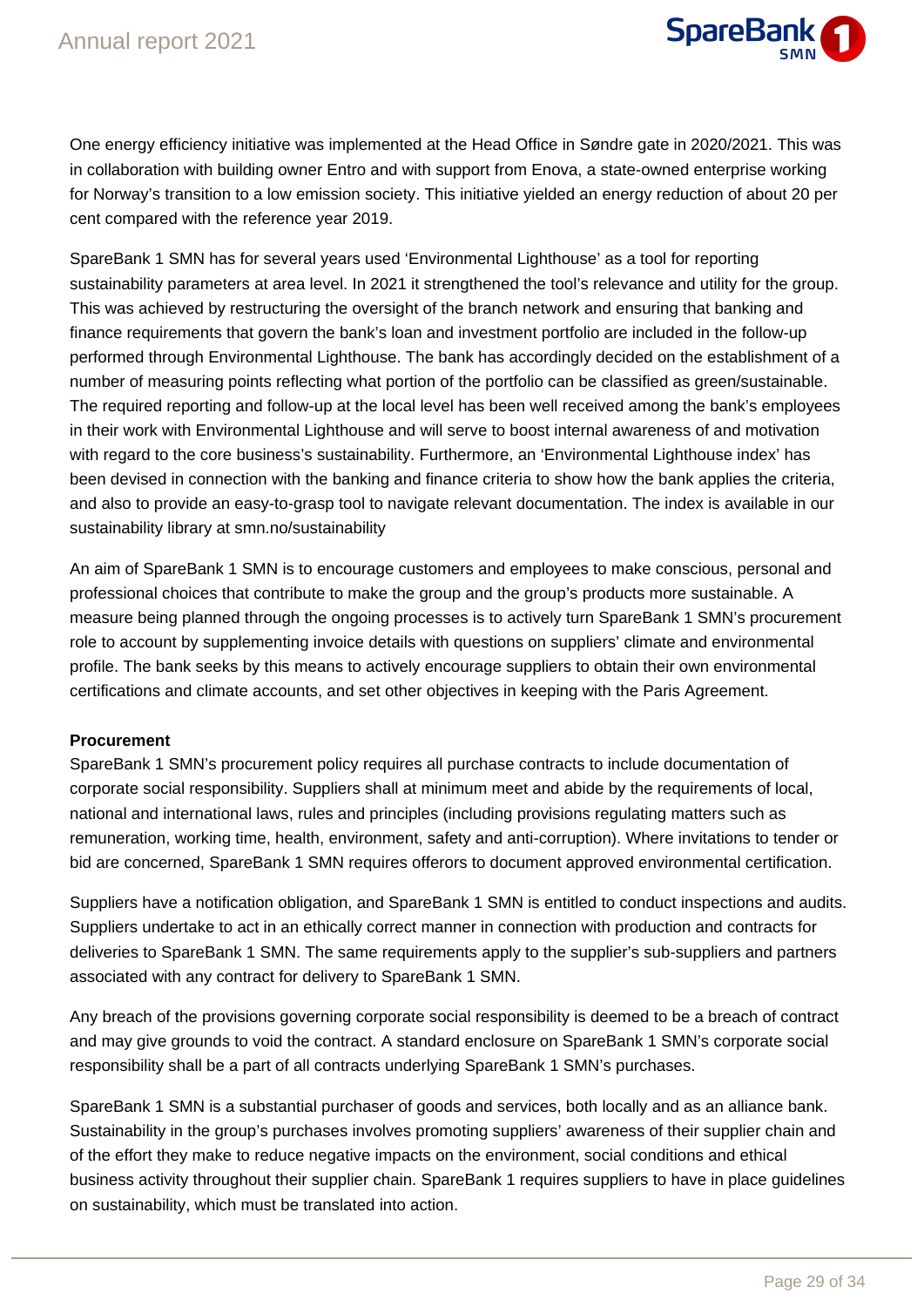

Sustainability in procurement has become an integral part of the process at SMN, the alliance banks and suppliers. This means that thorough ESG assessments have been established in all procurement practice. In order to perform ESG assessments of suppliers, all purchasing standards were revised in 2019 in cooperation with all banks in SpareBank 1-alliansen. New guidelines for sustainability in procurement, supplier declarations and contract enclosures were also formulated.

### **Follow-up of suppliers with an increased risk of negative impact**

In 2019 a risk assessment was performed of 249 suppliers distributed by category. This revealed that 91 suppliers posed an increased risk of negative impact on the environment, social conditions or ethical business practices.

These 91 suppliers have now received closer attention and been asked to report their guidelines as to the environment, social conditions and ethical business practices in their trading. They were also asked to provide documentation of their environmental management system, and which factors they had identified as having the largest negative impact on the environment and social conditions. 43 of these 91 suppliers were then identified for further follow-up:



249 suppliers distributed by risk

158 suppliers considered to pose low risk are not being followed up 48 suppliers considered to pose medium risk are not being followed up 43 suppliers considered to pose increased risk are being followed up

Of 43 suppliers, three main categories were selected for closer follow up:

- IT-related procurements: IT equipment
- Administrative procurements: Furniture
- Largest suppliers: IT services and consultants

In autumn 2021 an internal audit project was conducted in the procurement area. The object of the project was to evaluate the bank's procedures for entry into contracts, authorisations, along with its ongoing management of existing agreements. In addition, an assessment was performed of the quality of internal controls related to the establishment of new suppliers. Once the final report becomes available its findings will be incorporated in the continuing improvement effort in the procurement area in 2022.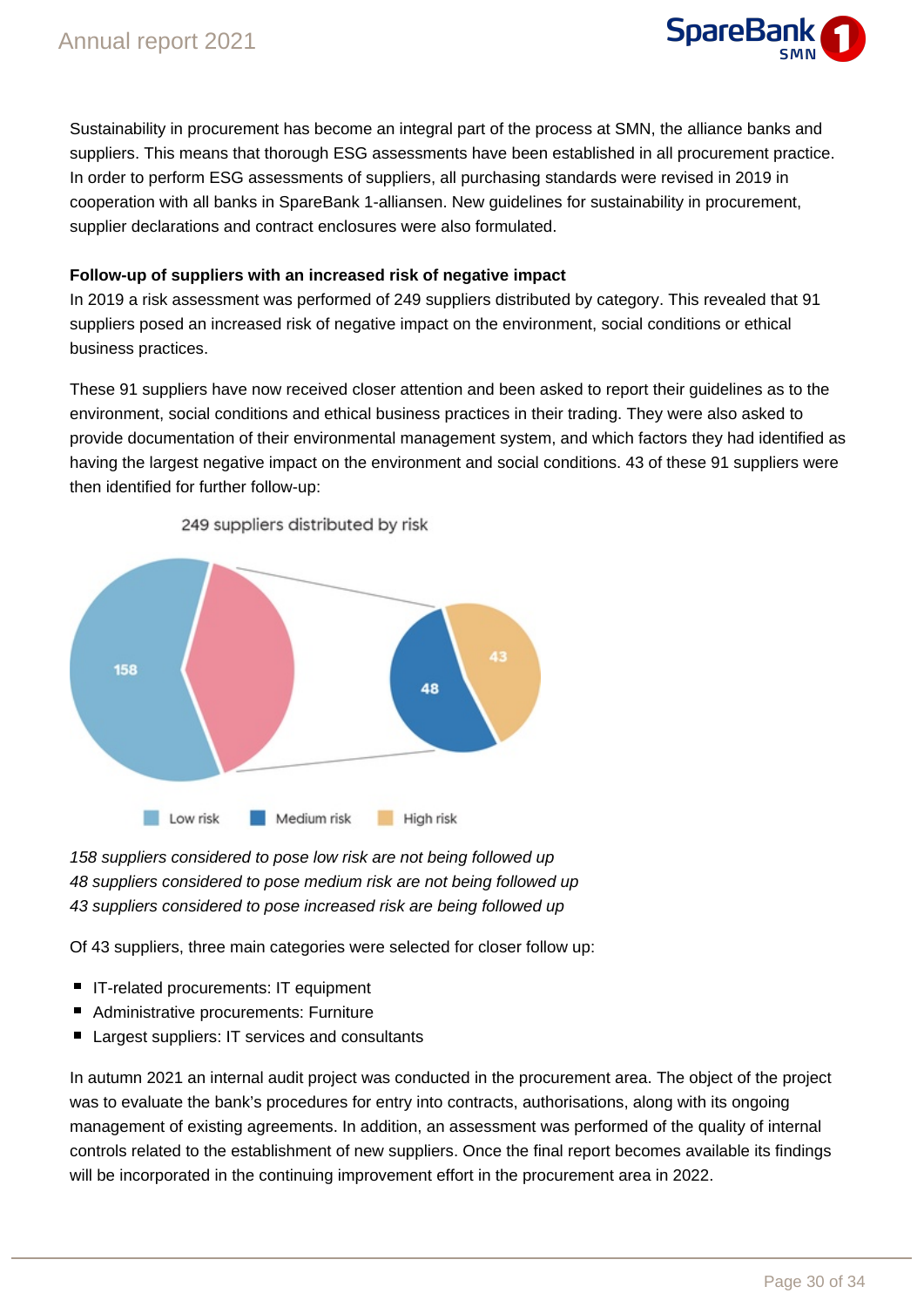### **Conduct and results of the surveys**

Two in-depth surveys were conducted in 2021 in two of the above procurement areas: IT equipment and IT services. The suppliers were asked to document their overarching guidelines, action plans and actual risk as regards sustainability in the supplier chain. All suppliers had guidelines in place whereas fewer had action plans. SpareBank 1 SMN received little information from the suppliers as regards actual risk.

Seeing which specific areas the individual supplier ought to focus on in order to reduce risk also proved to be a challenge.

Based on the survey findings, a focal area of the action plans both of SpareBank 1 SMN and SpareBank 1 alliansen in 2022 will accordingly be to follow up on and collaborate with the suppliers to identify actual risk in the supplier chains.

| Goals for 2021                        | Results 2021                                  | Goals for 2022                     | Goals for 2022-2024                        |
|---------------------------------------|-----------------------------------------------|------------------------------------|--------------------------------------------|
| Finalise action plan and follow up on | Action plan finalised                         | Compliance with the                | Evaluate and further develop the work on   |
| certain categories in Q1              |                                               | <b>Transparency Act</b>            | sustainability in procurement              |
| Follow up on other suppliers Q2 - Q4  | Certain categories<br>followed up on in Q2-Q4 | Follow-up of certain<br>categories | Improve systems and follow-up of suppliers |
| Introduce system support in the       | System support                                | Work with new                      |                                            |
| sustainability effort                 | introduced                                    | suppliers                          |                                            |

In addition, new surveys will be conducted of further suppliers and categories.

### **Circular approach**

Inasmuch as SpareBank 1 SMN forged closer links with the subsidiaries in 2020/2021 as part of its group strategy, it is natural for the group to operate under the same sustainability regime when entering into new purchasing agreements. This enables the group to put substantial weight behind its requirements for sustainable solutions. Among the procurements resulting from the new group strategy in 2021 is Loopfront – a database promoting reuse. SpareBank 1 SMN uses the system to reallocate fixtures and fittings across the branch network instead of purchasing anew.

### **100% definition**

In parallel with SpareBank 1 SMN's work in the alliance, the group has, in line with the requirements as to environmental lighthouse certification, carried out a review of its own operating suppliers. Work on identifying suppliers that are environmentally certified under the ISO 14001, EMAS or Environmental Lighthouse schemes started in 2019.

As a result of the group's survey and follow-up of its suppliers, 95 per cent of the group's operating suppliers were environmentally certified as at 31 December 2021. Follow-up is an ongoing activity and SpareBank 1 SMN's aim is for 100 per cent of its operating suppliers to be environmentally certified by the end of 2022.

### SpareBank 1 SMN's work on climate risk

SpareBank 1 SMN's work on climate risk builds on the recommendations of the Task Force on Climaterelated Financial Disclosures (TCFD) and the group's risk management principles. The group defines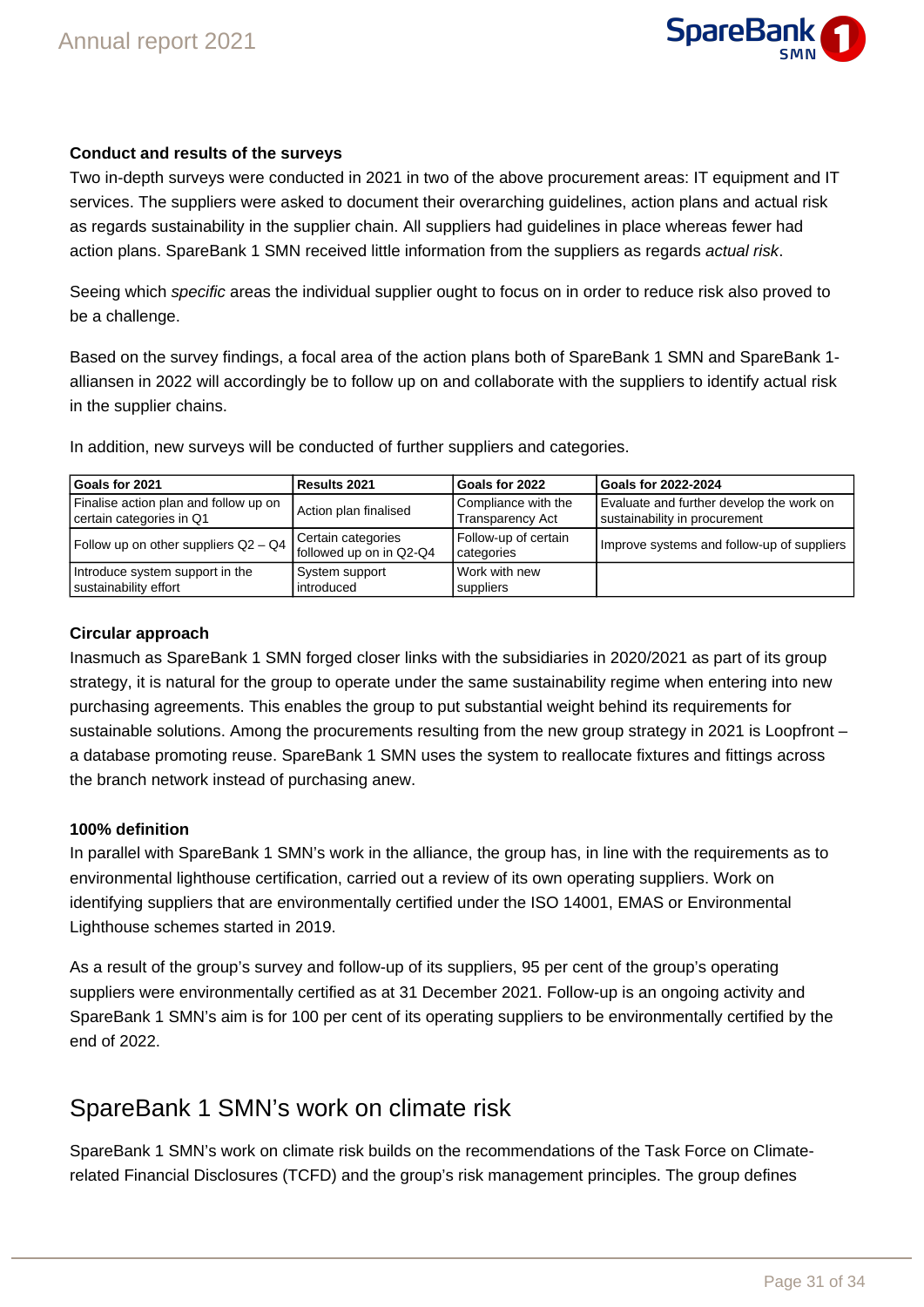

climate risk as the risk of financial loss or weakened reputation which can either be related directly to climate changes (physical risk) or is a consequence of adjustments to a low-carbon economy (transition risk).

### **Management**

Responsibility for managing climate risk follows the ordinary responsibility structure in the group, in accordance with the group's risk management policy.

The board of directors of SpareBank 1 SMN has overarching responsibility for climate risk management through its approval of governing documents and follow-up of risk reporting. The risk and audit committee follows up the group's work on climate risk and submits its recommendations to the board of directors. Climate risk is reported on to the board of directors at least quarterly.

The group strategy defines sustainability as one of five main priorities in the period 2020-2023. As a step in the process of incorporating sustainability into the entire business, the group's sustainability strategy was adopted in 2021. The strategic guide for the group's work on climate risk is its role as driver of green transition among customers, partners and the business sector in the group's market area.

Identification and management of climate risk will be integrated into ordinary operations. A continuous effort is under way to incorporate climate risk in the group's strategies, policies, analyses, work procedures and in employee training.

### **Climate risk in the credit business**

Sustainability and climate risk are at centre stage of the credit strategy, which concretises ambitions related to the identification, measurement, management and follow-up of climate risk. The objectives will be attained through prioritised activities in the group and in collaboration with the banks making up SpareBank 1-alliansen. Work done in 2021 included:

- Assessment of sustainability and climate risk integrated into all sector analyses. For 2021 agriculture and commercial property were updated.
- Sustainability document for agriculture: the group's action plan for the transition to sustainable agriculture.
- **Development of ESG classification tools for fisheries, commercial property and offshore.**
- ESG classification of significant clients in the fishery and commercial property sectors. This is under way for offshore.
- **F** Favourably priced green financing products for customers that meet climate requirements:
	- Green mortgages
	- Green house-building loans
	- Green agricultural loans

In the case of corporate clients, sustainability will be appraised in all credit cases, and is a control point applied by the group's credit committee. An ESG report is included in finalised credit cases.

The group's work on climate risk continues in 2022. Both progress made and challenges faced in this process are to be reported to the board of directors on a regular basis.

### **Greenhouse gas emissions**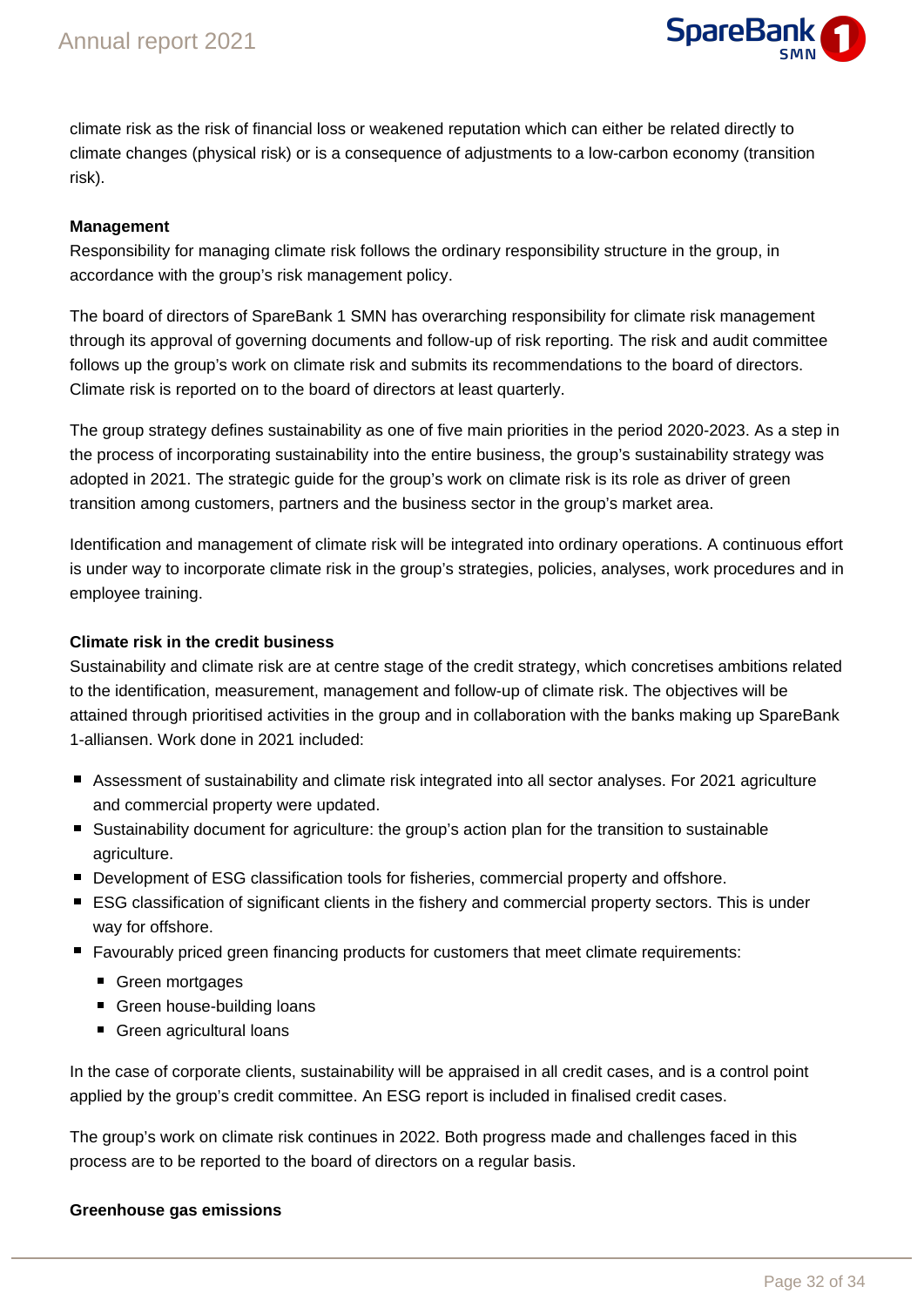

The group is in the process of transitioning its own business in line with the goals of the Paris Agreement, with the aim of reducing greenhouse gas emissions from its own business by 8 per cent per year, and reports on this in its energy and climate account for 2021. This year the quality of measurement is boosted by use of the Klimakost model from Klimakost.no (an environmentally extended input-output model). The group's direct emissions are relatively small but the symbolic value is important and helps the group to impose ESG requirements on suppliers and customers.

The group wishes to reduce its customers' greenhouse gas emissions. In 2021 the group accordingly joined the Partnership for Carbon Accounting Financials (PCAF). This is a global collaboration between financial institutions that is working to harmonise assessments and information on greenhouse gas emissions and is funded by loans and investments. The collaboration provides access to a framework, data, guidance and partners that enable the group to estimate greenhouse gas emissions in the loan portfolio under the applicable industry standard. Internally the estimates will be used to establish emission targets and to prioritise activities in the green transition effort. The information will also strengthen risk management by indicating customers' vulnerability to transition risk. SpareBank 1 SMN will publish the estimates of greenhouse gas emissions in the loan portfolio once the quality of the analysis is adequate to that end. The loan portfolio's climate burden is significantly larger than the group's own emissions.

# SpareBank 1 SMN's energy and climate account

As part of SMN continual effort to reduce emissions of greenhouse gases, the group has prepared an energy and climate account for 2021, based on the 'Klimakost' methodology. (See Klimakost.no for more information on the methodology.) The energy and climate account shows overall emissions of greenhouse gases from the group's business, converted to  $CO<sub>2</sub>$  equivalents and stated in tonnes of  $CO<sub>2</sub>$  equivalents. The sum of all emissions is termed the organisation's climate footprint.

The energy and climate account is drawn up under the GHG Protocol Corporate Accounting and Reporting Standard and the GHG Protocol's Corporate Value Chain (Scope 3) Standard, and covers recorded emissions from the SpareBank 1 SMN group.

### **Direct and indirect emissions**

The climate account builds on three scopes comprising direct and indirect emissions. Scope 1 represents emission sources related to business assets owned by the group or over which it has operational control. Scope 2 refers to indirect emissions stemming from purchased energy consumed by the organisation. Scope 3 refers to indirect emissions stemming from purchased goods or services. These are emissions which can be linked indirectly to the organisation's activities but which are not directly owned or controlled by the organisation.

Calculations of the group's  $CO<sub>2</sub>$  emissions, both overall and per scope, are this year based on the Klimakost model developed by Asplan Viak. The model utilises an environmentally extended input-output model for the Norwegian economy to calculate a life cycle emission factor for the purchase of 1 NOK's worth of goods or services from a given sector. Based on this methodology an emission factor is computed per NACE sector which is then used to calculate the group's  $CO<sub>2</sub>$  equivalents per cost account.